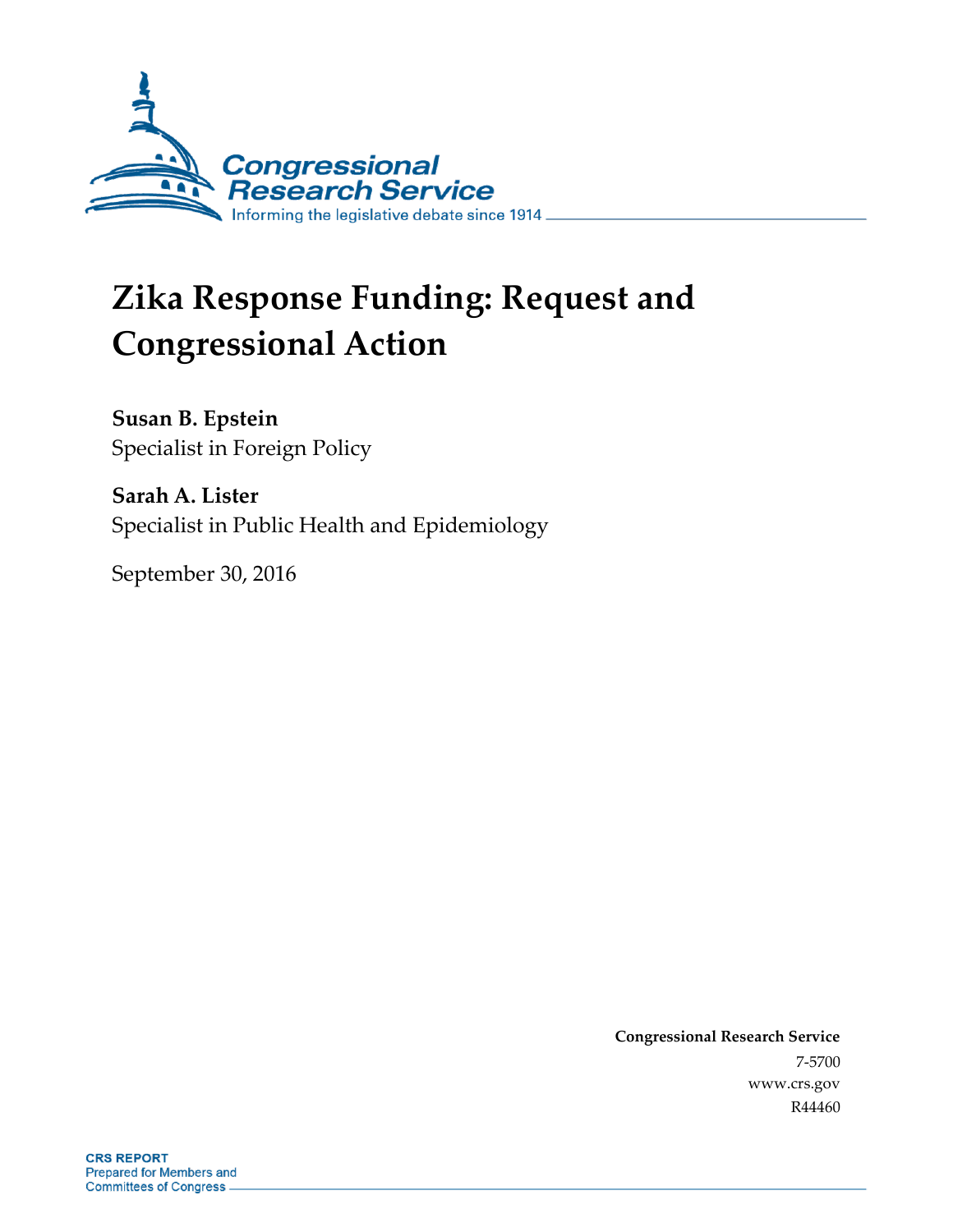## **Summary**

The second session of the  $114<sup>th</sup>$  Congress has considered whether and how to provide funds to control the spread of the Zika virus throughout the Americas. Zika infection, which is primarily spread by *Aedes* mosquitoes and sexual contact, has been linked to birth defects and other health concerns. Local transmission of the virus has occurred in Puerto Rico, American Samoa, the U.S. Virgin Islands, and Florida.

On February 22, 2016, the Obama Administration requested more than \$1.89 billion in supplemental funding for the Zika response, all of which it asked to be designated as an emergency requirement, which would effectively exempt the funds from discretionary spending limits. The request included \$1.509 billion for the Department of Health and Human Services (HHS), \$335 million for the U.S. Agency for International Development (USAID), and \$41 million for the Department of State. The request sought authority to transfer the requested funds to other federal agencies to allow greater flexibility as circumstances change. It also sought to provide HHS, the Department of State, and USAID with authority for direct hiring and personal services contracting, not limited to positions related to Zika response efforts.

On April 6, 2016, the White House Office of Management and Budget (OMB) and the Secretary of HHS announced that they had identified \$589 million—\$510 million of it from "existing Ebola resources" within HHS and Department of State/USAID—that could be redirected and spent on immediate efforts to control the spread of Zika in the Americas. On April 8, 2016, the Administration notified Congress of the transfer of \$295 million (included in the \$510 million) from FY2015 unobligated USAID Ebola Economic Support Funds (ESF) to be used for Zika response efforts and other purposes. Of that amount, USAID would provide \$158 million to the Centers for Disease Control and Prevention (CDC)—\$78 million for Zika response and \$80 million for Ebola response. The remaining \$137 million would fund various USAID Zika response activities.

In May, both the House and the Senate passed supplemental appropriations measures for Zika response. On May 18, the House passed a stand-alone bill (H.R. 5243) to provide \$622.1 million, which would be available until September 30, 2016. It did not designate these funds as an emergency requirement, but instead rescinded an equal amount of budget authority. On May 19, as the Senate was considering a bill to provide regular FY2017 appropriations for Military Construction-Veterans Affairs and Transportation-Housing and Urban Development, it amended that bill so that it also would provide \$1.1 billion for Zika response, to be available, depending on the account, either until September 30, 2017, or until expended (S.Amdt. 3900 to H.R. 2577). The Senate bill did not contain any rescissions and instead designated the Zika-related appropriations as emergency requirements.

A conference agreement to provide \$1.1 billion in Zika response funding (H.Rept. 114-640, to accompany H.R. 2577) was filed on June 22 and agreed to by the House on June 23. Amounts to HHS and Department of State/USAID were generally similar to those in the Senate proposal. However, other aspects of the agreement generated some controversy. These included a provision associated with health care funding that would be provided through the Social Services Block Grant (SSBG), and a provision that would rescind a total of \$750 million, most of it from unspent funds provided by the Patient Protection and Affordable Care Act (ACA, P.L. 111-148, as amended) intended to establish health exchanges in the territories. The Senate voted three times (in June, July, and September) not to invoke cloture on the measure.

On August 11, 2016, the Administration reprogrammed \$81 million within HHS to continue funding for Zika vaccine research efforts.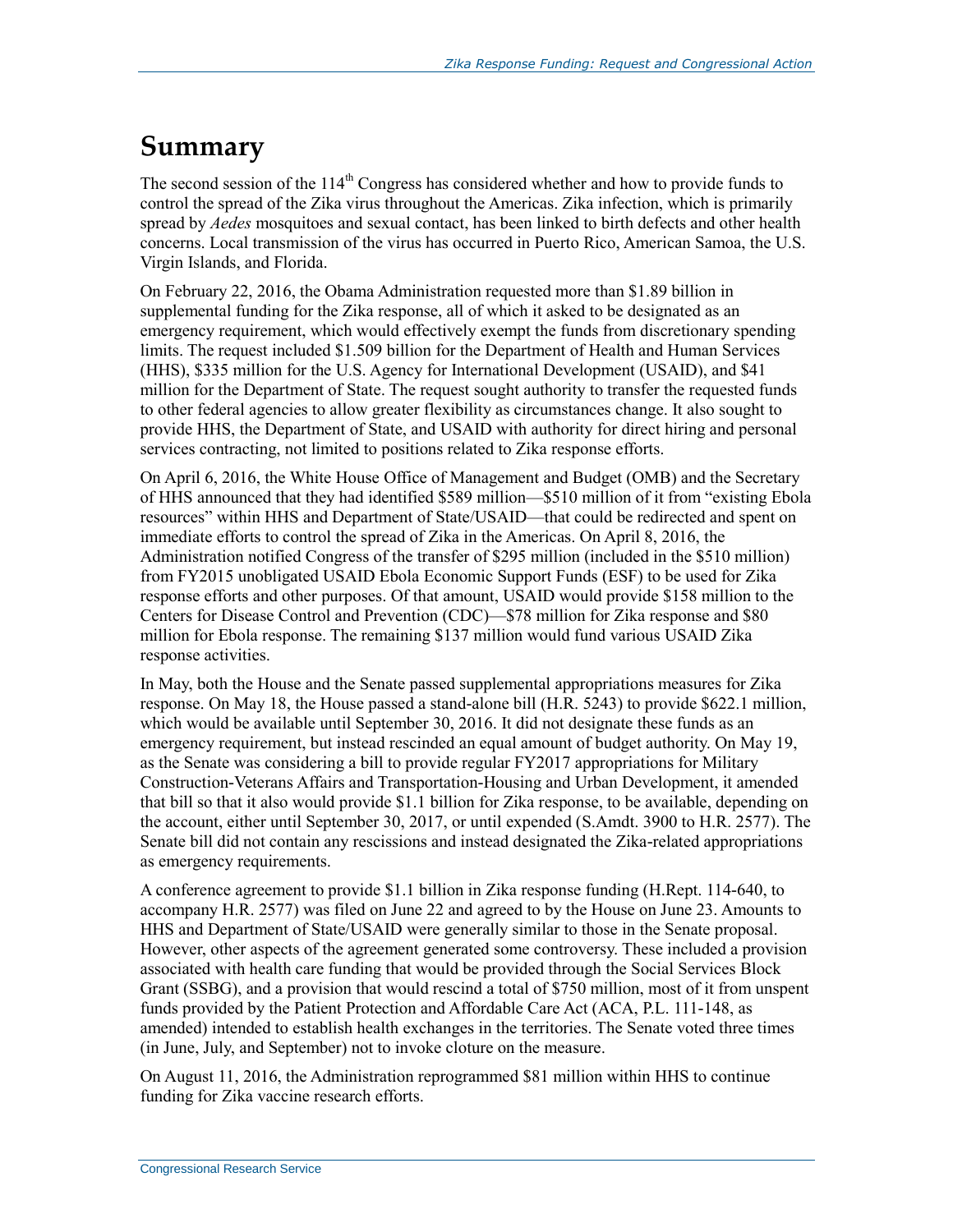On September 28, 2016, the Senate and House passed H.R. 5325, a legislative vehicle that incorporated appropriations for Military Construction, Veterans Affairs, and Related Agencies (Division A); \$1.1 billion in FY2016 Zika supplemental funding (Division B); a short-term continuing resolution (CR) for FY2017 that would fund remaining government operations through December 9, 2016 (Division C); and a number of rescissions (Division D). The President signed the legislation on September 29, 2016.

This report tracks administrative and congressional action on FY2016 supplemental funding to address the Zika virus. This report incorporates all information from CRS Report R44549, *Supplemental Appropriations for Zika Response: The FY2016 Conference Agreement in Brief*, with no substantive changes. That CRS report is no longer available.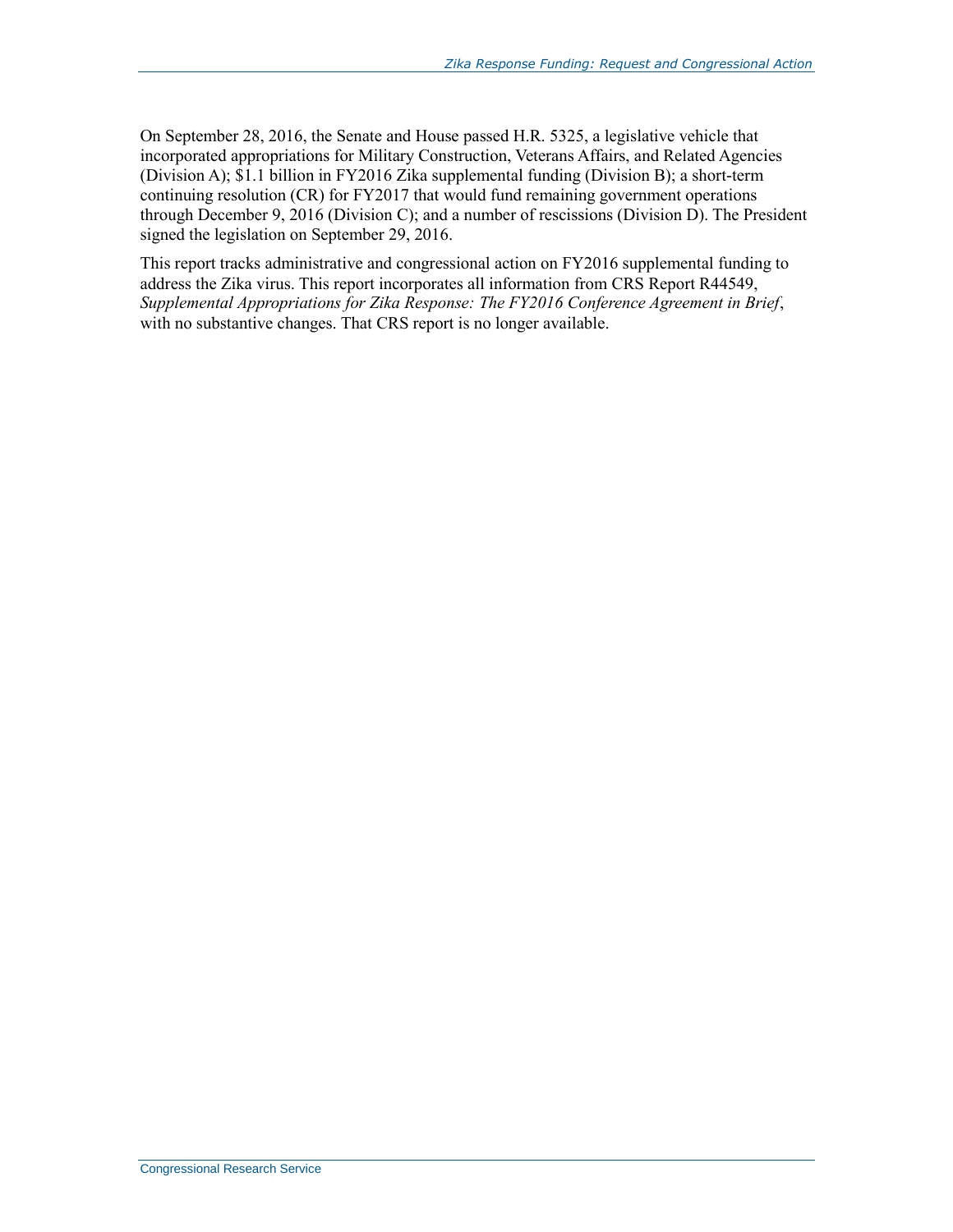## **Contents**

## **Tables**

| Table 1. Supplemental FY2016 Funding for Zika Response: Comparison of               |  |
|-------------------------------------------------------------------------------------|--|
|                                                                                     |  |
| Table 2. Selected Provisions for FY2016 Zika Response: Comparison of Administration |  |
|                                                                                     |  |

| Table B-1. FY2015 Emergency Funds Appropriated for Ebola Response and Related |  |
|-------------------------------------------------------------------------------|--|
|                                                                               |  |

## **Appendixes**

| Appendix A. Summary of the Emergency Supplemental Appropriations Request for Zika |  |
|-----------------------------------------------------------------------------------|--|
|                                                                                   |  |
| Appendix B. HHS, State/USAID, and DOD Unobligated Ebola Response Funds 22         |  |
|                                                                                   |  |
|                                                                                   |  |

### **Contacts**

|--|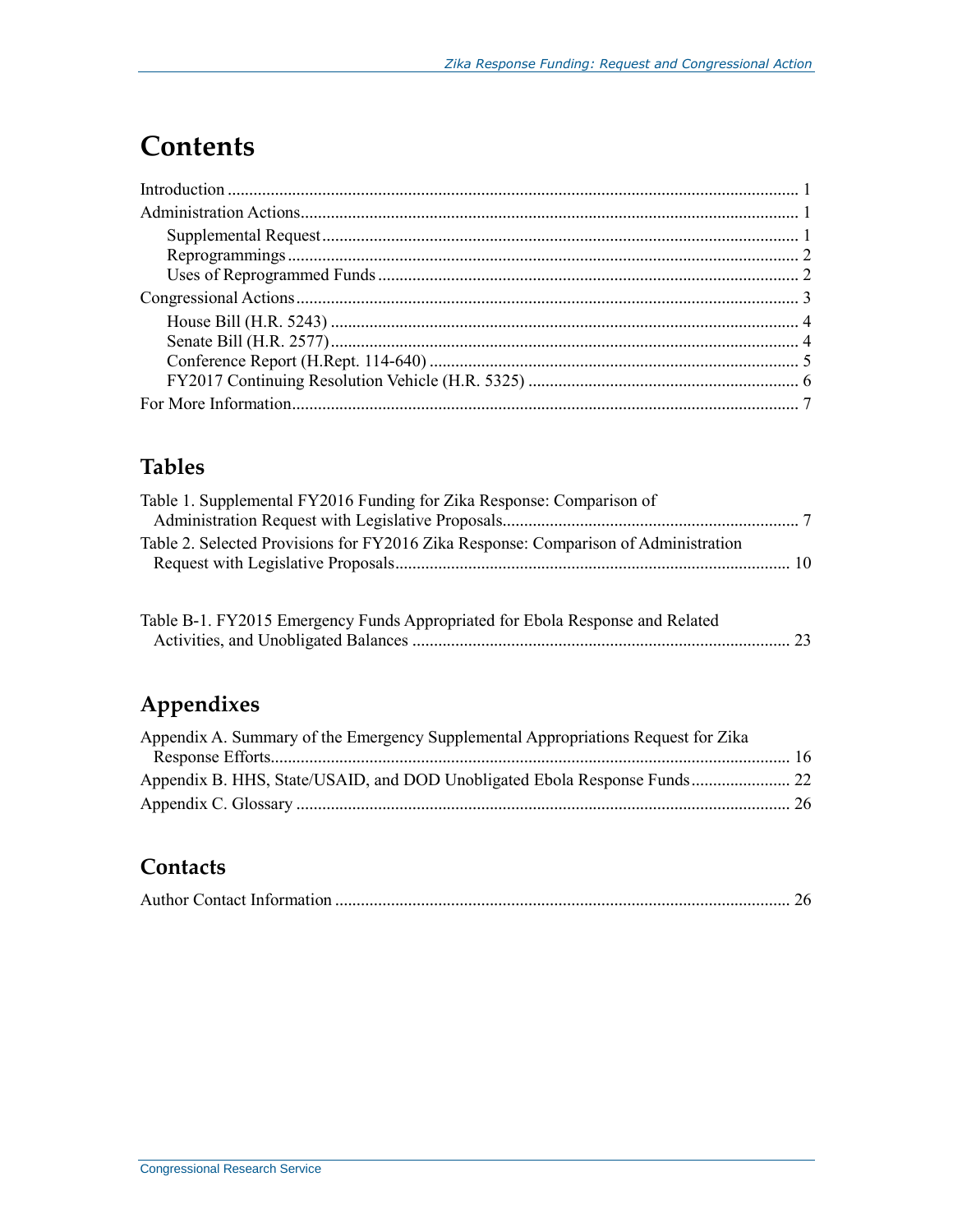## **Introduction**

In its second session, the  $114<sup>th</sup>$  Congress has considered whether and how to provide funds to control the spread of the Zika virus throughout the Americas. Zika infection, primarily spread by *Aedes* mosquitoes and sexual contact, has been linked to severe birth defects and other health concerns. Local transmission of the Zika virus has occurred in American Samoa, Puerto Rico, the U.S. Virgin Islands, and south Florida. Travel-associated cases of Zika infection have been reported in nearly every state, with the largest numbers of cases reported in California, Florida, New York, and Texas. $<sup>1</sup>$ </sup>

Federal efforts to address the outbreak include research on the infection and its effects, mosquito control measures, efforts to develop a vaccine, and public service messaging about preventing infection. The public health focus, both domestically and elsewhere in the Americas, is to protect pregnant women from infection and, thereby, to prevent potentially severe birth defects. Administration officials and some in Congress are concerned about the resources needed to prevent the spread of Zika infections as the number of imported cases in the United States grows.

This report discusses the Administration's actions on Zika response funding, including its request for FY2016 supplemental appropriations for the Zika response, and reprogramming of existing funds to pay for response activities. It also discusses the supplemental appropriations measures for Zika response that were considered by Congress, and the funding ultimately enacted. A detailed summary of the Administration's supplemental request is provided in **[Appendix A](#page-19-0)**. Information about unobligated Ebola supplemental funds is presented in **[Appendix B](#page-25-0)**. **[Appendix](#page-29-1)  [C](#page-29-1)** provides a glossary of acronyms used in tables in this report.

This report incorporates all information from CRS Report R44549, *Supplemental Appropriations for Zika Response: The FY2016 Conference Agreement in Brief*, with no substantive changes. That CRS report is no longer available.

## **Administration Actions**

## **Supplemental Request**

On February 22, 2016, the Obama Administration requested more than \$1.89 billion in supplemental funding to respond to the Zika outbreak. The Administration called for all these funds to be provided as an emergency requirement, which would therefore effectively exempt them from the discretionary spending limits.<sup>2</sup> The emergency request included \$1.509 billion for HHS, \$335 million for the U.S. Agency for International Development (USAID), and \$41 million for the Department of State. The request also sought authority to transfer some of those supplemental emergency appropriations to other federal agencies such as the Department of Defense, the Environmental Protection Agency, and the U.S. Department of Agriculture, to allow greater flexibility as circumstances change. It also sought to provide HHS, the Department of

 $\overline{a}$ <sup>1</sup> For more information, see CRS Report R44595, Zika Virus in the Western Hemisphere: CRS Products.

<sup>&</sup>lt;sup>2</sup> The authority for such appropriations is provided by Section 251(b)(2)(A) of the Balanced Budget and Emergency Deficit Control Act of 1985. White House, Office of Management and Budget, "Estimate #1 – FY 2016 Emergency Supplemental: Appropriations Request to Respond to the Zika Virus both Domestically and Internationally," February 22, 2016, https://www.whitehouse.gov/omb/budget\_amendments.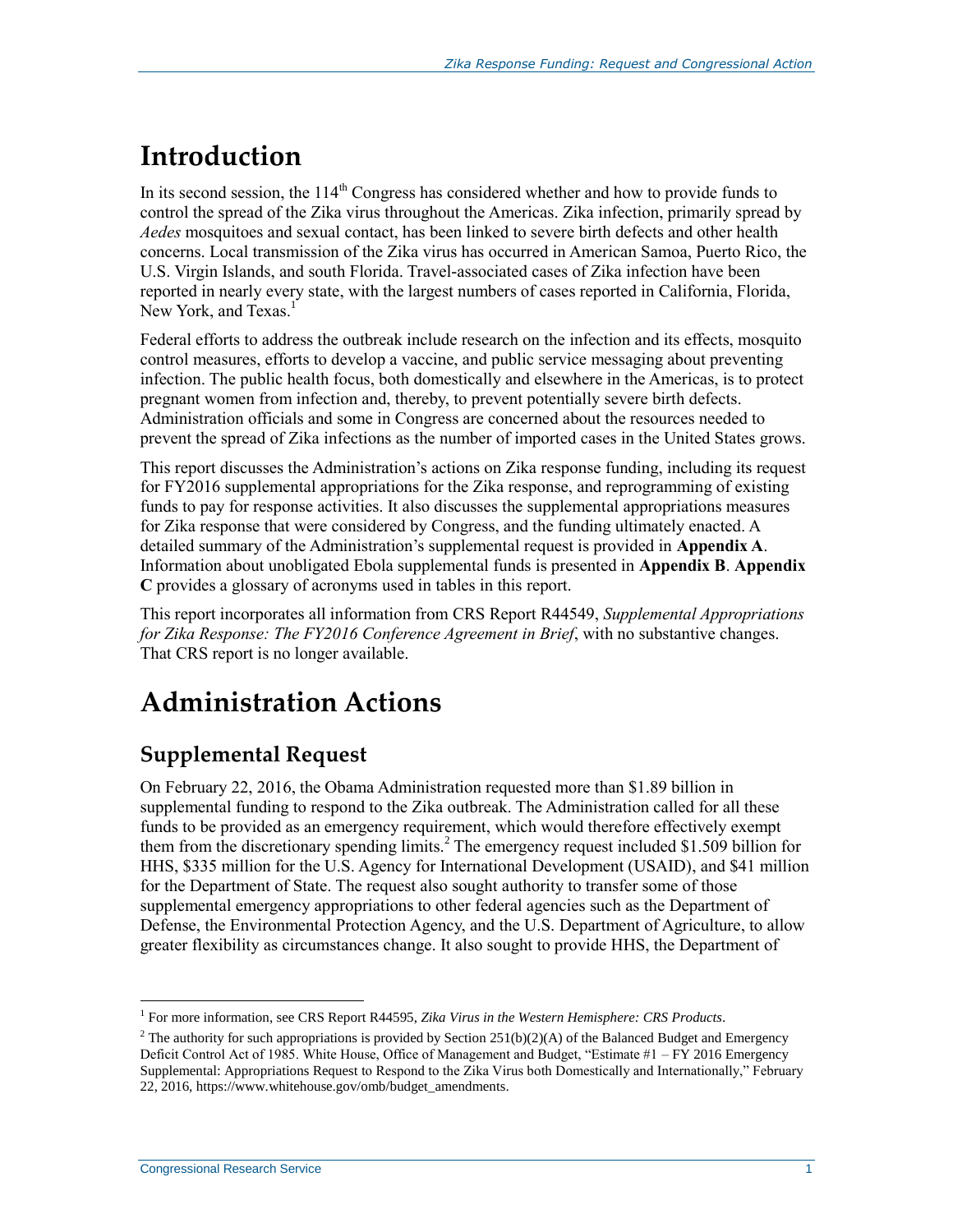State, and USAID with authority for direct hiring<sup>3</sup> and personal services contracting,<sup>4</sup> not limited to positions related to Zika response efforts. A detailed summary of the supplemental request is provided in **[Appendix A](#page-19-0)** of this CRS report.

### **Reprogrammings**

A major theme in congressional debates was whether unobligated (generally, uncommitted for expenditure) FY2015 funds that had been provided to respond to the Ebola virus outbreak should be used to fund part of the Zika response, either temporarily or permanently.<sup>5</sup> On April 6, 2016, the White House Office of Management and Budget (OMB) and the Secretary of HHS announced that they had identified \$589 million—\$510 million of it from "existing Ebola resources within the Department of Health and Human Services and Department of State/USAID"—that could quickly be redirected and spent on immediate efforts to control and respond to the spread of the Zika virus in the Americas.<sup>6</sup>

As part of the reprogramming, on April 8, 2016, USAID notified Congress of its intent to redirect \$295 million of the \$510 million from FY2015 unobligated Ebola Economic Support Funds (ESF) to be used for Zika response and other purposes. Of that amount, USAID transferred \$158 million to the Centers for Disease Control and Prevention (CDC), including \$78 million for *international* Zika response efforts and \$80 million for Ebola response. The remaining \$137 million, also from FY2015 ESF, was to be redirected to fund various USAID Zika response activities.

On August 11, 2016, the HHS Secretary notified Congress of her intent to redirect an additional \$81 million in unobligated HHS funds for Zika vaccine development activities.<sup>7</sup> Of this amount, \$34 million was drawn from accounts at the National Institutes of Health (NIH), and \$47 million in total was drawn from unspecified accounts at three other HHS agencies: the Administration for Children and Families (ACF), the Centers for Medicare and Medicaid Services (CMS), and the Substance Abuse and Mental Health Services Administration (SAMHSA).

### **Uses of Reprogrammed Funds**

Information about the use of reprogrammed funds is limited, and is drawn largely from two letters sent by Sylvia M. Burwell, the HHS Secretary, to Congress.<sup>8</sup>

<sup>&</sup>lt;sup>3</sup> For more detail, see https://www.opm.gov/blogs/Director/direct-hire-authority/.

<sup>&</sup>lt;sup>4</sup> As defined in regulation, "The Government is normally required to obtain its employees by direct hire under competitive appointment or other procedures required by the civil service laws. Obtaining personal services by contract, rather than by direct hire, circumvents those laws unless Congress has specifically authorized acquisition of the services by contract." (48 C.F.R. 37.104(a)) Under this authority, federal agencies can quickly contract with individual scientists, physicians, and other experts to aid in response efforts.

<sup>5</sup> Ryan McCrimmon and Jennifer Shutt, "Zika Funding Squabble Engulfs Senate, House and White House," *CQ News*, April 26, 2016.

<sup>&</sup>lt;sup>6</sup> OMB, Shaun Donovan, "Taking Every Step Necessary, As Quickly as Possible, to Protect the American People from Zika," OMB blog, April 6, 2016, https://www.whitehouse.gov/omb/blog. Information about unobligated Ebola supplemental funds as of June 30, 2016 (the most recent publicly available data for all except some HHS accounts) is presented in **[Appendix B](#page-25-0)**.

 $^7$  Letter from Sylvia M. Burwell, Secretary of HHS, to congressional leadership, August 11, 2016.

<sup>&</sup>lt;sup>8</sup> Ibid. Also letter from Sylvia M. Burwell, Secretary of HHS, to congressional appropriators, August 3, 2016.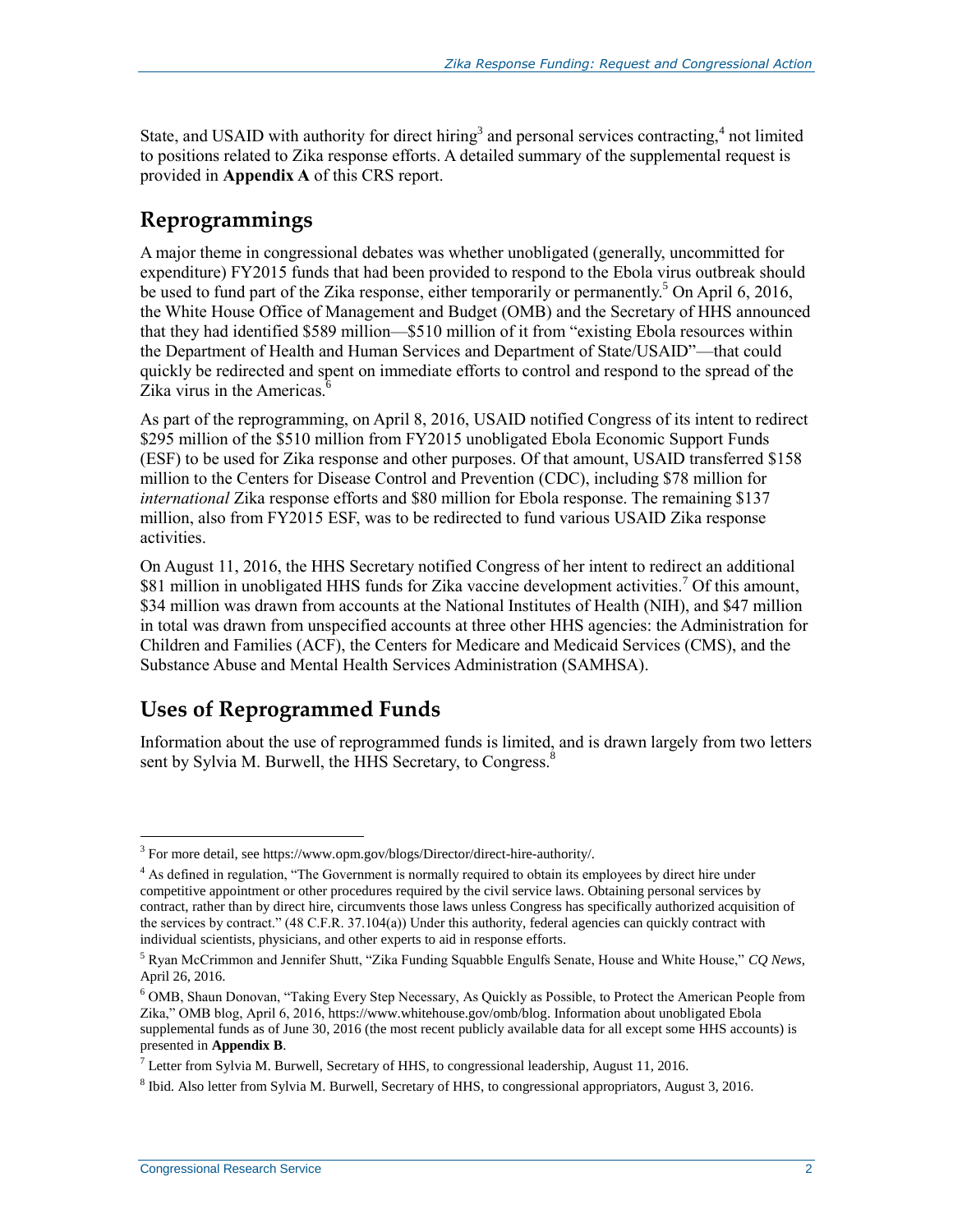According to HHS, out of the \$589 million identified for reprogramming on April 6, \$374 million was repurposed for *domestic* Zika control activities.<sup>9</sup> HHS reports that almost all of this funding (\$354 million) was distributed to three HHS agencies as follows:

- \$222 million to CDC for various activities including field staff, state response teams, Zika virus testing, tracking of pregnant women who were infected with Zika, and grants for mosquito control and other Zika prevention activities.
- \$47 million to NIH for Zika vaccine development, including clinical trials on the leading Zika vaccine candidate.<sup>10</sup>
- \$85 million to the Biomedical Advanced Research and Development Authority (BARDA) for private sector development of Zika vaccines, treatments, and technologies to protect the blood supply, and other countermeasures.

From the second reprogramming in August, \$34 million (i.e., the amount drawn from other NIH accounts) is to be used by NIH to continue clinical trials on its lead Zika vaccine candidate. The additional \$47 million is to be used by BARDA for continued private sector Zika vaccine development.

## **Congressional Actions**

Between May and September 2016, supplemental funding for Zika response received floor consideration in both the House and the Senate. Congress resolved its consideration of Zika funding on September 28, 2016, when the Senate and House passed [H.R. 5325,](http://www.congress.gov/cgi-lis/bdquery/z?d114:H.R.5325:) the "Continuing Appropriations and Military Construction, Veterans Affairs, and Related Agencies Appropriations Act, 2017, and Zika Response and Preparedness Act.'' This vehicle incorporated appropriations for Military Construction, Veterans Affairs, and Related Agencies (Division A); \$1.1 billion in FY2016 Zika supplemental funding (Division B); a short-term continuing resolution (CR) for FY2017 that would fund remaining government operations through December 9, 2016 (Division C); and a number of rescissions (Division D). The President signed the bill on September 29, 2016.

Congress considered and advanced several Zika supplemental funding proposals before passing H.R. 5325. This section presents the key legislative proposals, including:

- H.R. 5243, the Zika Response Appropriations Act, 2016, as passed in the House on May 18, 2016;
- [H.R. 2577,](http://www.congress.gov/cgi-lis/bdquery/z?d114:H.R.2577:) Division B, the Zika Response Appropriations Act, 2016 as passed in the Senate on May 19, 2016;
- H.Rept. 114-640, the conference report filed on June 22, 2016, which was adopted in the House but not the Senate, and which included the Zika Response and Preparedness Appropriations Act, 2016 (Division B) and associated proposed rescissions (Division D). (Division A, Military Construction and Veterans Affairs and Related Agencies Appropriations for FY2017, is not discussed in this CRS

<sup>&</sup>lt;sup>9</sup> As noted earlier, CDC received an additional \$78 million that was reprogrammed from USAID Ebola supplemental funds, and that can be used only for international Zika response activities.

<sup>&</sup>lt;sup>10</sup> For more information see NIH, National Institute of Allergy and Infectious Diseases (NIAID), "NIH Begins Testing Investigational Zika Vaccine in Humans," press release, August 3, 2016, https://www.niaid.nih.gov/news/.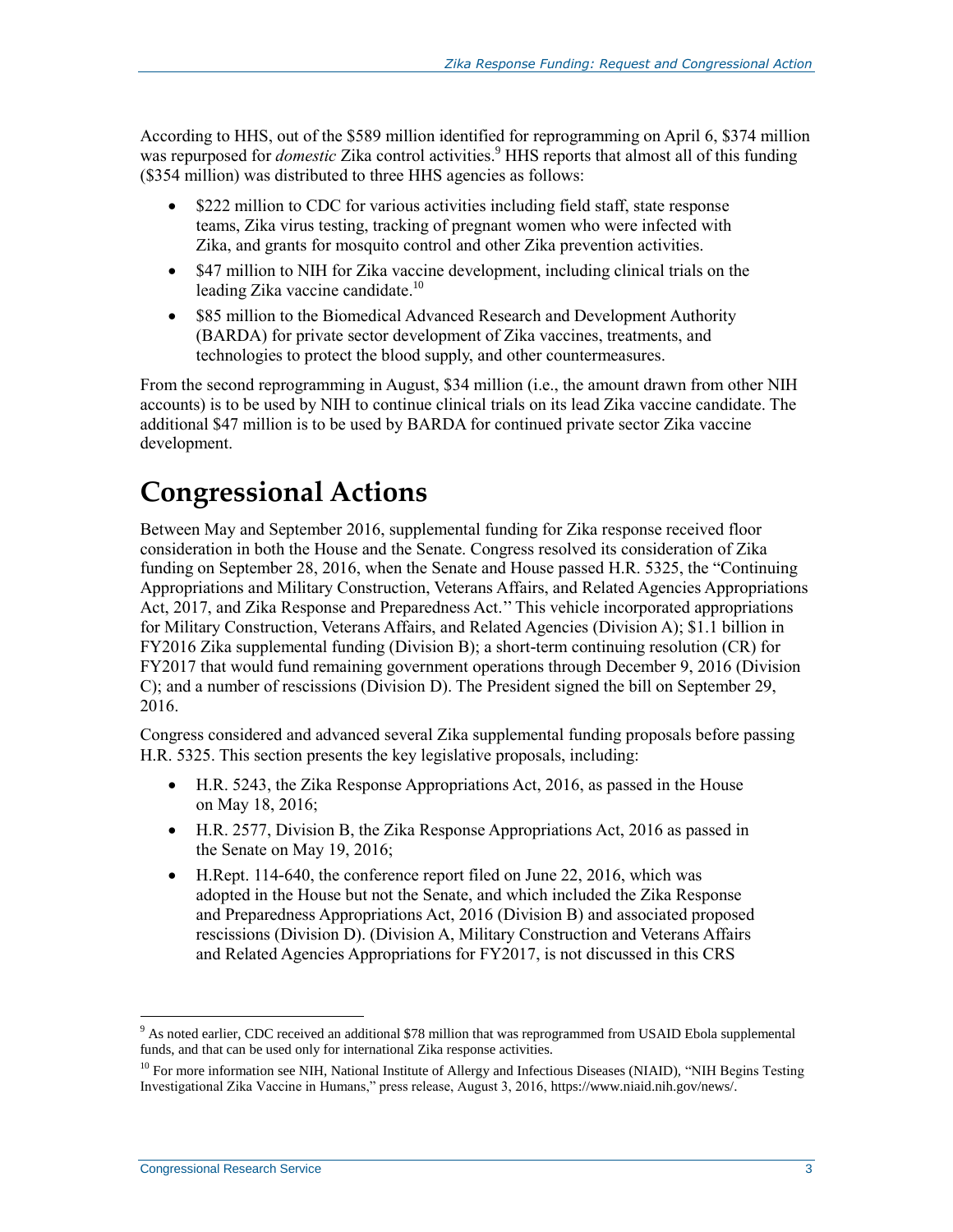report. Also, Division C, the Environmental Protection Agency's regulation of water pollution and pesticides, is not discussed this CRS report.<sup>11</sup>); and

 [H.R. 5325,](http://www.congress.gov/cgi-lis/bdquery/z?d114:H.R.5325:) as passed by both chambers on September 28, 2016, specifically Zika funding in Division B, and certain rescissions in Division D. This CRS report does not discuss Military Construction, Veterans Affairs, and Related Agencies Appropriations for FY2017 (Division A) or the short-term CR for FY2017 (Division C).

This CRS report does not track proposals for Zika response spending in FY2017 regular appropriations bills, which may still receive congressional consideration.

**[Table 1](#page-10-0)**, below, compares amounts for response to the Zika outbreak proposed in the Administration's supplemental request, and in each of the four legislative vehicles listed above. **[Table 2](#page-13-0)** compares selected provisions in these measures that affect the timing, purpose, and use of the funds, or provide other related authorities. These tables incorporate Tables 1 and 2 from CRS Report R44549, *Supplemental Appropriations for Zika Response: The FY2016 Conference Agreement in Brief*, with no substantive changes.

### **House Bill (H.R. 5243)**

On May 16, 2016, the chairman of the House Appropriations Committee introduced the Zika Response Appropriations Act, 2016 [\(H.R. 5243\)](http://www.congress.gov/cgi-lis/bdquery/z?d114:H.R.5243:). The bill would have provided \$622.1 million, to be available until September 30, 2016, for domestic and international Zika response efforts. Nearly half of the funds were designated as an emergency requirement. The bill also included rescissions of certain Ebola-related appropriations and the HHS nonrecurring expenses fund.<sup>12</sup> The bill provided that its appropriations would be subject to the same requirements for funds that applied to the Consolidated Appropriations Act, 2016 (P.L. 114-113). This would include any restrictions on the use of funds that were contained therein, such as the applicable prohibitions on the use of funds for abortions. The House passed the measure on May 18, 2016, without amendment.

### **Senate Bill (H.R. 2577)**

Senate action on Zika funding initially occurred as an amendment to the FY2017 Military Construction-Veterans Affairs and Transportation-Housing and Urban Development appropriations bills. The texts of these bills were combined for the purposes of initial consideration in the Senate and offered as a substitute amendment to [H.R. 2577.](http://www.congress.gov/cgi-lis/bdquery/z?d114:H.R.2577:) On May 19, 2016, the Senate adopted H.R. 2577, as earlier amended to include \$1.1 billion in funds for Zika response and preparedness. These Zika funds would generally be available until September 30, 2017, with the exception of Global Health Funds, which would be available until expended. The bill included a smaller rescission of Ebola-related appropriations than the House bill, and no rescissions affecting HHS accounts. Like the House bill above, provisions in H.R. 2577 would be subject to the same requirements for funds that applied to the Consolidated Appropriations Act, 2016 (P.L. 114-113).

<sup>&</sup>lt;sup>11</sup> For more information, see CRS Report RL32884, *Pesticide Use and Water Quality: Are the Laws Complementary or in Conflict?*, by Claudia Copeland.

<sup>&</sup>lt;sup>12</sup> CBO scored the total budgetary effects of these rescissions as reducing budget authority by \$622 million, and reducing outlays by \$12 million during FY2016. On net, CBO estimates the budgetary effects of the bill to be \$0 in budget authority and an increase of \$9 million in outlays for FY2016.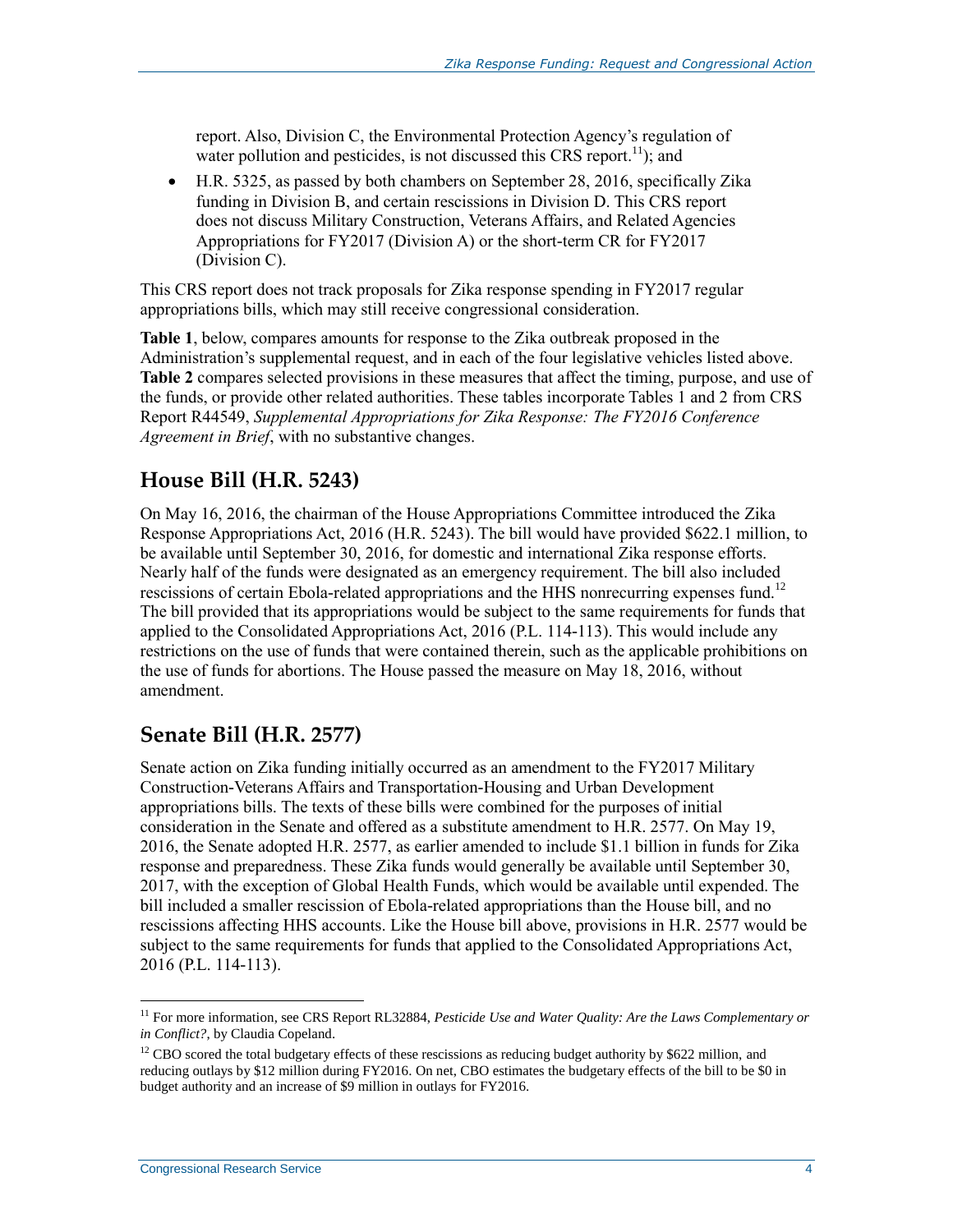### **Conference Report (H.Rept. 114-640)**

On June 22, 2016, Harold Rogers, chairman of the House Appropriations Committee, filed a conference agreement. (See the "conference report," [H.Rept. 114-640,](http://www.congress.gov/cgi-lis/cpquery/R?cp114:FLD010:@1(hr640):) to accompany H.R. 2577.) Division B of the conference agreement would have provided \$1.1 billion in Zika response funding. Amounts to HHS and State/USAID accounts were somewhat similar to those in the Senate proposal. Like the House and Senate bills, provisions in the conference report would be subject to the same requirements for funds that applied to the Consolidated Appropriations Act, 2016, including applicable prohibitions on the use of funds for abortions. However, other aspects of the agreement generated some controversy.<sup>13</sup> Two provisions received particular attention: one specifying the purposes of funding provided to the Social Services Block Grant (SSBG), and another rescinding certain funds provided by the Patient Protection and Affordable Care Act (ACA, [P.L. 111-148,](http://www.congress.gov/cgi-lis/bdquery/R?d111:FLD002:@1(111+148)) as amended).

The conference agreement (Division B) would have provided that the \$95 million in SSBG funds were "for health services provided by public health departments, hospitals, or reimbursed through public health plans." Some expressed concern that designating funds for only these specific entities could prevent states or territories from directing SSBG funds to other types of entities that offer family planning and women's health services, such as certain Planned Parenthood affiliated health centers.<sup>14</sup> It is not clear whether public health departments or hospitals could have subcontracted with Planned Parenthood or other entities. Under the terms of the conference agreement, it might have been possible for some states or territories to provide these funds to Planned Parenthood affiliated health centers that are eligible providers in a public health plan, such as Medicaid. However, there are cases in which this would not be possible. For instance, Puerto Rico's International Planned Parenthood Federation affiliate, Profamilias, does not receive Medicaid funding.

Separately, the agreement (Division D) would have rescinded \$750 million in budget authority, the majority of it from unspent funds in the Patient Protection and Affordable Care Act (ACA, P.L. 111-148, as amended) intended to establish health exchanges in the territories.<sup>15</sup>

The conference agreement was agreed to by the House on June 23, 2016. On June 28, the Senate voted not to invoke cloture on the measure. Subsequent discussions among Members of Congress and the Administration did not yield an alternative agreement. The Administration sent a letter to congressional leaders on July 12, urging them to provide Zika supplemental funding, and citing examples of activities that could be affected without it.<sup>16</sup> Some Members were concerned, however, that much of the funds reprogrammed by the Administration in April had not yet been obligated, and urged the Administration to make use of funds already available to it.<sup>17</sup> On July 14,

<sup>13</sup> David M. Herszenhorn, "Zika Bill Is Blocked by Senate Democrats Upset Over Provisions," *The New York Times*, June 28, 2016.

<sup>14</sup> Ali Rogin, "Senate Zika Bill Falls Apart Largely over Planned Parenthood Objections," *ABC News*, June 28, 2016, http://abcnews.go.com/Politics/senate-zika-bill-falls-largely-planned-parenthood-objections/story?id=40193006.

<sup>&</sup>lt;sup>15</sup> Section 1323(a) of the ACA provides that each U.S. territory can either elect to establish a health insurance exchange by October 1, 2013, and receive a portion of a \$1 billion appropriation to do so, or increase its Medicaid funding. For more information, see CRS Report R44275, *Puerto Rico and Health Care Finance: Frequently Asked Questions*, coordinated by Annie L. Mach. No U.S. territory elected to establish a health insurance exchange. Section 101 of the conference report would rescind \$543 million from the \$1 billion appropriation.

<sup>&</sup>lt;sup>16</sup> The letter is available from the article by Jennifer Shutt, "Senate Again Rejects Moving to a Vote on Zika, Veterans Funding," *CQ News*, July 14, 2016.

<sup>&</sup>lt;sup>17</sup> Kellie Mejdrich, "More Zika Grants on Tap, as Objections over Spending Pace Mount," *CQ Roll Call*, August 2, 2016.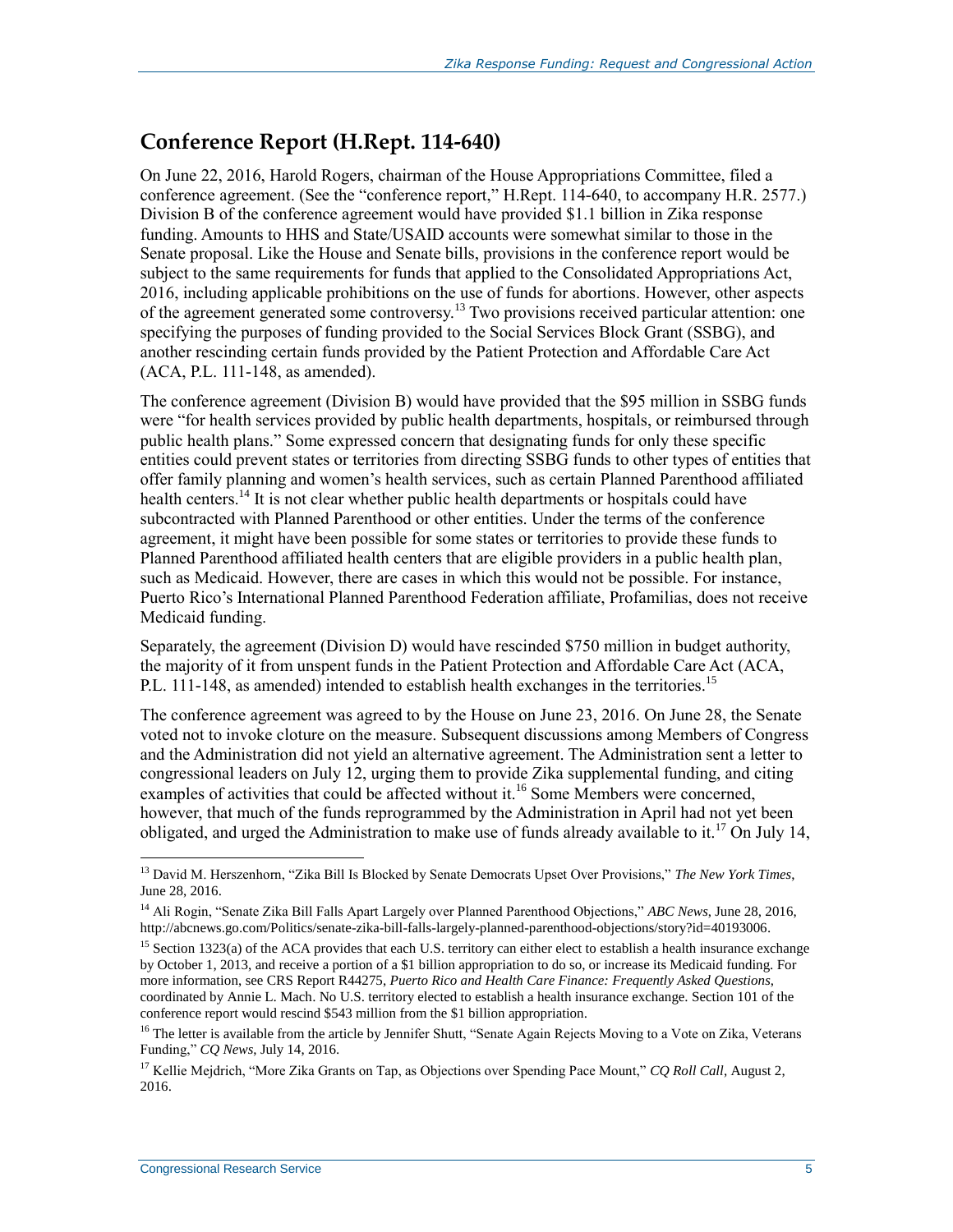before adjourning for a seven-week recess, the Senate again voted not to invoke cloture on the conference agreement. On September 6, upon its return, the Senate voted a third time not to invoke cloture.

### **FY2017 Continuing Resolution Vehicle (H.R. 5325)**

On September 22, 2016, the Senate voted to proceed to H.R. 5325, a legislative vehicle that was to be used to address a number of pending appropriations issues prior to the start of FY2017. That same day, Senator McConnell offered a substitute amendment [\(S.Amdt. 5082](http://www.congress.gov/cgi-lis/bdquery/z?d114:S.Amdt.5082:) to H.R. 5325), titled the "Continuing Appropriations and Military Construction, Veterans Affairs, and Related Agencies Appropriations Act, 2017, and Zika Response and Preparedness Act." It included Division B, which would provide \$1.1 billion in FY2016 funding for Zika response. Division D of the amendment included rescissions, which are discussed below. On September 28, that substitute amendment was adopted by a voice vote, and the bill, as amended, was passed by the Senate, by a vote of 72-26. The House agreed to the Senate amendment later that same day, by a vote of 342-85. The President signed the bill on September 29, 2016.

Title I of Division B appropriates \$933.0 million for HHS. Title II of Division B appropriates \$175.1 million for the Department of State and USAID. Both amounts (and, therefore, the total) are identical to the funding levels in the conference report that accompanied H.R. 2577, though there are some differences in how these funds may be used.

For instance, Division B provides \$75 million to the Public Health and Social Services Emergency Fund (PHSSEF) to reimburse Zika-related health care costs that are not otherwise covered by private insurance plans. This provision does not specify or limit the types of providers that may receive reimbursement. These funds are to be provided to states, territories, Indian Tribes, or Tribal Organizations with CDC-confirmed cases of the Zika virus or in locations where the CDC confirms that there is local transmission of the virus. Of the \$75 million, not less than \$60 million is to be reserved for territories with the highest rates of Zika transmission.<sup>18</sup>

Provisions in Division B are subject to the same requirements for funds that applied to the Consolidated Appropriations Act, 2016, including applicable prohibitions on the use of funds for abortions.<sup>19</sup>

All of the funding in Division B is designated as an emergency requirement, and that division contains no rescissions offsetting the funding for the Zika response. Division D rescinds \$400 million in budget authority, \$231.9 million of which is designated as an emergency.<sup>20</sup> Similar to the conference report accompanying H.R. 2577, Division D also rescinds unspent funds in the ACA intended to establish exchanges in the territories. However, this proposal rescinds a lesser amount of ACA funds than would the conference report—\$168 million rather than \$543 million of the original \$1 billion ACA appropriation. It is unclear the extent to which these rescissions are directly related to Zika or other purposes. $^{21}$ 

<sup>&</sup>lt;sup>18</sup> The provision is discussed in Ryan McCrimmon and Paul M. Krawzak, "CR Has \$1.1 Billion in Zika Aid, Eases Family Planning Dispute," *CQ News*, September 22, 2016.

<sup>&</sup>lt;sup>19</sup> H.R. 5325, Continuing Appropriations and Military Construction, Veterans Affairs, and Related Agencies Appropriations Act, 2017, and Zika Response and Preparedness Act, Div. B, Tit. III, Sec. 301.

<sup>&</sup>lt;sup>20</sup> Rescissions designated as emergency funding include \$117 million of unobligated foreign affairs Ebola funds (\$7.5) million from USAID's Operating Expenses and \$109.5 million from Bilateral Economic Assistance) and \$114.9 from prior year Departments of Commerce, Homeland Security, and Transportation appropriations.

<sup>&</sup>lt;sup>21</sup> Section 1323(a) of the ACA provides that each U.S. territory can either elect to establish a health insurance exchange (continued...)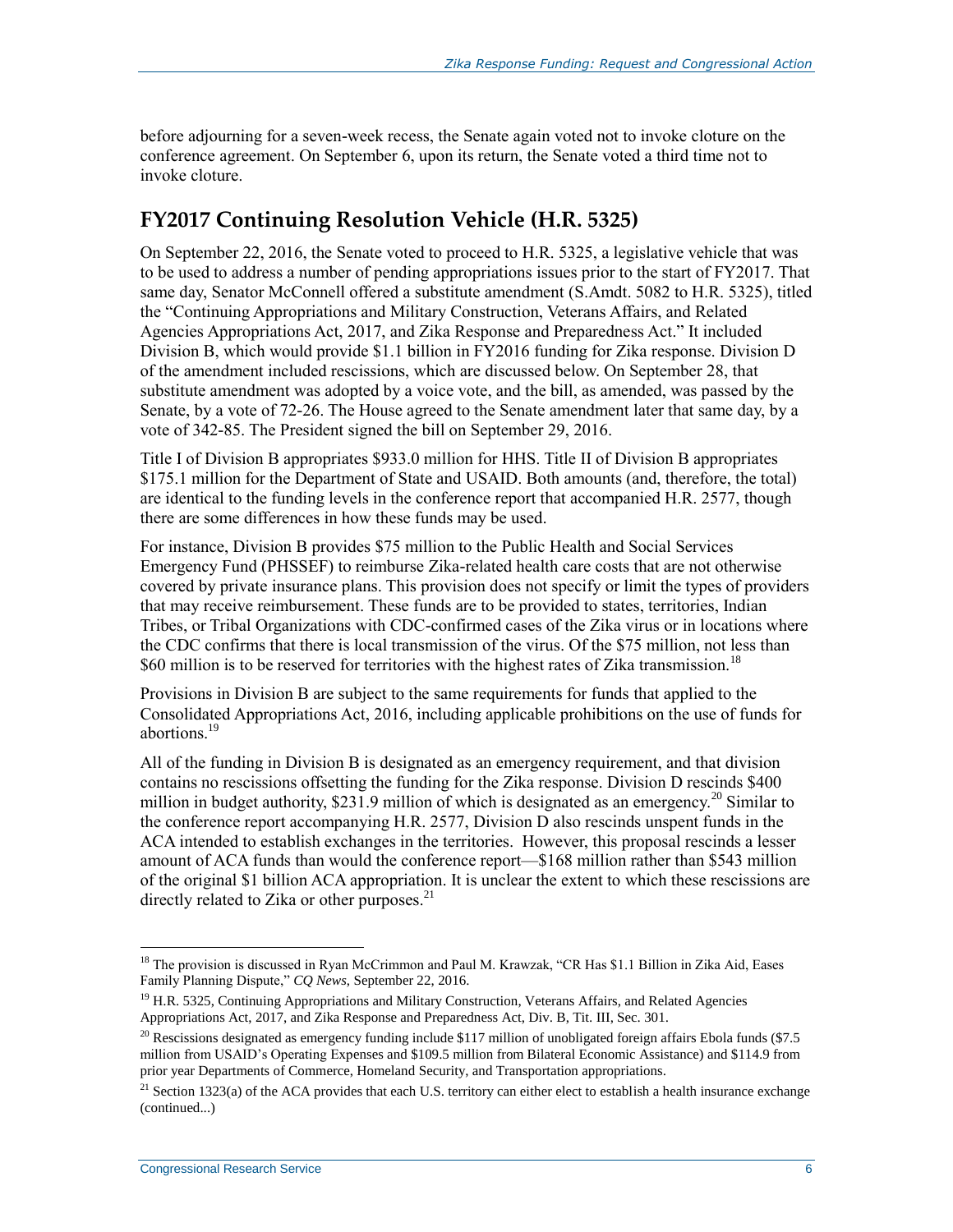H.R. 5325, as passed, does not include provisions from the House-passed version of H.R.2577 that would have temporarily waived requirements of a Clean Water Act permit for discharges of pesticide used to control mosquitos or mosquito larvae for prevention or control of the Zika  $\nu$ irus.<sup>22</sup>

Although the Zika response package in H.R. 5325 reportedly reflected a congressional agreement on this funding and associated provisions, the Senate voted twice on September 27 not to invoke cloture on the measure. Some Members expressed concern that other portions of the bill did not provide funding to address the contaminated water problem in Flint, Michigan.<sup>23</sup> Subsequently, an agreement was reached to address assistance for Flint during congressional consideration of a different vehicle, a water resources authorization bill [\(H.R. 5303\)](http://www.congress.gov/cgi-lis/bdquery/z?d114:H.R.5303:).<sup>24</sup> H.R. 5325 then passed in both chambers on September 28, 2016.<sup>25</sup>

## **For More Information**

For more information about the Zika virus outbreak, see CRS Report R44595, *[Zika Virus in the](http://www.crs.gov/Reports/R44595)  [Western Hemisphere: CRS Products](http://www.crs.gov/Reports/R44595)*.

See also the following web pages on the Zika outbreak:

- Centers for Disease Control and Prevention (CDC), https://www.cdc.gov/zika/;
- World Health Organization (WHO), [http://www.who.int/topics/zika/en/;](http://www.who.int/topics/zika/en/) and
- Pan American Health Organization (PAHO), http://www.paho.org/hq/index.php? option=com\_content&view=article&id=11585&Itemid=41688&lang=en.

#### <span id="page-10-0"></span>**Table 1. Supplemental FY2016 Funding for Zika Response: Comparison of Administration Request with Legislative Proposals**

| <b>Agency/Program</b>                              | <b>Request</b>   | H.R. 5243<br><b>Engrossed</b><br>in House | H.R. 2577<br><b>Engrossed</b><br>in Senate | H.Rept.<br>$114-640$ | H.R. 5325<br><b>Enacted</b> |
|----------------------------------------------------|------------------|-------------------------------------------|--------------------------------------------|----------------------|-----------------------------|
| <b>HRSA: Community Health Centers</b>              | 0.0              | 0.0                                       | 40.0                                       | 0.0                  | 0.0                         |
| <b>HRSA: National Health Service Corps</b>         | $0.0^\circ$      | 0.0                                       | 6.0                                        | 0.0                  | 0.0                         |
| <b>HRSA: Maternal and Child Health Block Grant</b> | 0.0 <sup>a</sup> | 0.0 <sup>b</sup>                          | 5.0                                        | 0.0                  | 0.0                         |

Budget Authority in \$ Millions

<sup>(...</sup>continued)

by October 1, 2013, and receive a portion of a \$1 billion appropriation to do so, or increase its Medicaid funding. For more information, see CRS Report R44275, *Puerto Rico and Health Care Finance: Frequently Asked Questions*, coordinated by Annie L. Mach. No U.S. territory elected to establish a health insurance exchange.

<sup>&</sup>lt;sup>22</sup> For more information see CRS Report RL32884, *Pesticide Use and Water Quality: Are the Laws Complementary or in Conflict?*, by Claudia Copeland.

<sup>23</sup> See for example Jennifer Shutt, "The Winners and Losers in McConnell's CR," *CQ News,* September 22, 2016; and Ryan McCrimmon and Jennifer Shutt, "CR Still Stuck; McCarthy Hints at Adding Flint to Water Bill," *CQ News,* September 26, 2016..

<sup>24</sup> Ryan McCrimmon, "Deal on CR Appears to Move Forward With Flint Money Secured," *CQ News*, September 28, 2016.

<sup>25</sup> Ryan McCrimmon and Jennifer Shutt, "Senate Passes Stopgap Spending Bill, Speeds it to House," *CQ News*, September 28, 2016.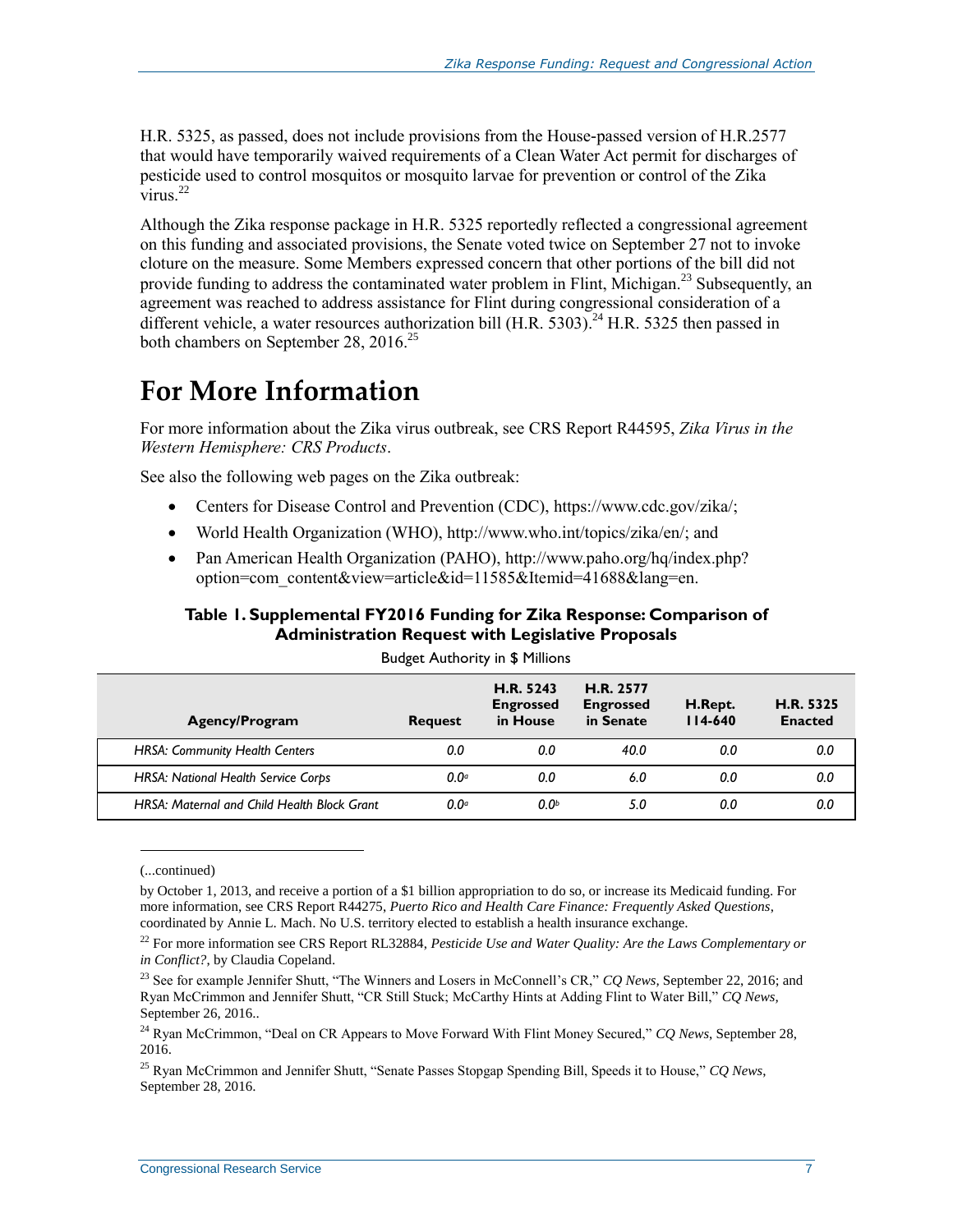| <b>Agency/Program</b>                                                            | <b>Request</b> | <b>H.R. 5243</b><br><b>Engrossed</b><br>in House | <b>H.R. 2577</b><br><b>Engrossed</b><br>in Senate | H.Rept.<br>$114-640$ | <b>H.R. 5325</b><br><b>Enacted</b> |
|----------------------------------------------------------------------------------|----------------|--------------------------------------------------|---------------------------------------------------|----------------------|------------------------------------|
| <b>HRSA Subtotal</b>                                                             | 0.0            | 0.0                                              | 51.0                                              | 0.0                  | 0.0                                |
| <b>PHSSEF: Social Services Block Grant</b>                                       | 0.0            | 0.0                                              | 75.0                                              | 95.0                 | 0.0                                |
| PHSSEF: Community Health Centers                                                 | not specified  | 0.0                                              | 0.0                                               | 40.0 <sup>c</sup>    | 40.0cd                             |
| PHSSEF: National Health Service Corps                                            | not specified  | 0.0                                              | 0.0                                               | 6.0 <sub>c</sub>     | 6.0 <sub>cd</sub>                  |
| <b>PHSSEF: Maternal and Child Health Block</b><br>Grant                          | not specified  | 0.0 <sup>b</sup>                                 | 0.0                                               | 0.0                  | 20.0cd                             |
| PHSSEF: Medical Countermeasure and Other                                         | not specified  | 103.0                                            | 75.0                                              | 85.0                 | 246.0                              |
| PHSSEF: "Costs of Health Care" for Zika                                          | not specified  | 0.0                                              | 0.0                                               | 0.0                  | 75.0 <sup>e</sup>                  |
| <b>PHSSEF Subtotal</b>                                                           | 295.0          | 103.0                                            | 150.0                                             | 227.0                | 387.0                              |
| <b>CDC</b>                                                                       | 828.0          | 170.0 <sup>fb</sup>                              | 449.0                                             | 476.0                | 394.0                              |
| <b>NIH/NIAID</b>                                                                 | 130.0          | 230.0                                            | 200.0                                             | 230.0                | 152.0                              |
| FDA <sup>g</sup>                                                                 | 10.0           | 0.0                                              | 0.0                                               | 0.0                  | 0.0                                |
| CMS (Medicaid federal matching rate)                                             | 246.0          | no provision                                     | no provision                                      | no provision         | no provision                       |
| <b>HHS Total</b>                                                                 | 1,509.0        | 503.0                                            | 850.0                                             | 933.0                | 933.0                              |
| State: Diplomatic and Consular Programs<br>(D&CP)                                | 14.6           | 9.1 <sup>h</sup>                                 | 14.6                                              | 14.6                 | 14.6                               |
| State: Emergencies in the Diplomatic and<br><b>Consular Service</b>              | 4.0            | 0.0                                              | 4.0                                               | 4.0                  | 4.0                                |
| State: Repatriation Loans                                                        | 1.0            | 0.0                                              | 1.0                                               | 1.0                  | 1.0                                |
| State: Nonproliferation, Anti-Terrorism,<br>Demining and Related Programs (NADR) | 8.0            | 0.0                                              | 4.0                                               | 0.0                  | 0.0                                |
| State: International Organizations and Programs<br>(IO&P)                        | 13.5           | 0.0                                              | 13.5                                              | 0.0                  | 0.0                                |
| <b>USAID: Operating Expenses (OE)</b>                                            | 10.0           | 10.0                                             | 10.0                                              | 10.0                 | 10.0                               |
| USAID: Global Health Programs (GHP)                                              | 325.0          | 100.0                                            | 211.0                                             | 145.5                | 145.5                              |
| <b>State/USAID Total</b>                                                         | 376.I          | 119.1                                            | 258.I                                             | 175.1                | 175.1                              |
| <b>REQUEST OR BILL TOTAL</b>                                                     | 1,885.1        | 622.I                                            | 1,108.1                                           | 1,108.1              | 1,108.1                            |
| Rescission: USAID, unobligated Ebola OE                                          | 0.0            | 0.0                                              | $-10.0$                                           | $-10.0k$             | See note I                         |
| Rescission: Other Ebola unobligated balances                                     | 0.0            | $-352.1$                                         | 0.0                                               | $-107.0$             | See note I                         |
| Rescission: HHS, Non-recurring Expenses Fund                                     | 0.0            | $-270.0$                                         | 0.0                                               | $-100.0$             | See note I                         |
| Rescission: HHS, Affordable Care Act (ACA)<br>Sec. 1323(a) <sup>m</sup>          | 0.0            | 0.0                                              | 0.0                                               | $-543.0$             | See note I                         |
| <b>Total Rescissions</b>                                                         | 0.0            | $-622.1$                                         | $-10.0$                                           | $-760.0$             | See note I                         |
| NET TOTAL BUDGET AUTHORITY                                                       | 1,885.1        | 0.0                                              | 1,098.1                                           | 348.I                | See note I                         |

**Sources:** CRS analysis of text of White House, Office of Management and Budget, "Estimate #1–FY 2016 Emergency Supplemental: Appropriations Request to Respond to the Zika Virus both Domestically and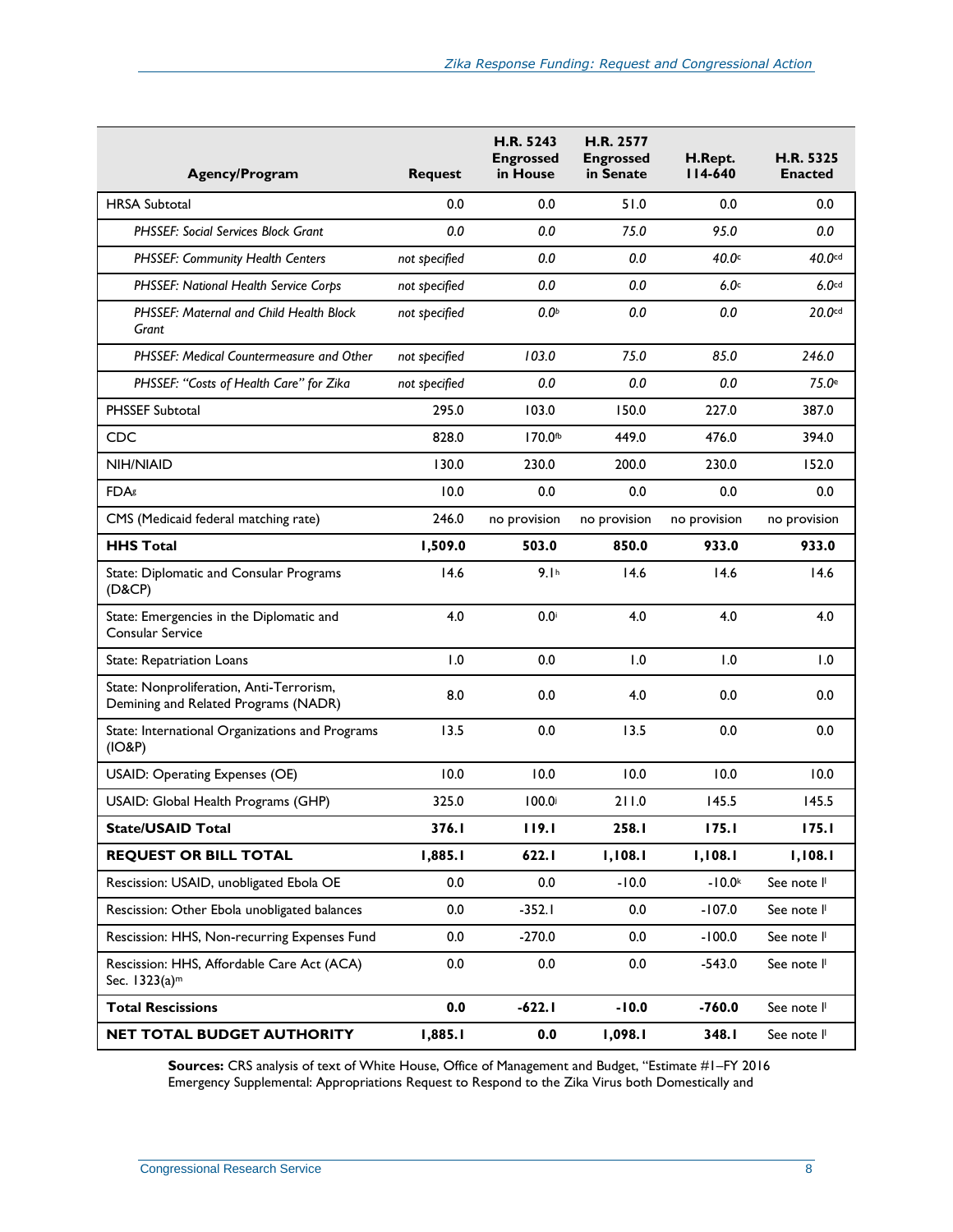Internationally," February 22, 2016, https://www.whitehouse.gov/omb/budget\_amendments; and bills and reports as cited.

**Notes:** Requested amounts reflect the initial request of February 2016, and do not reflect reprogramming of funds in April or August 2016. Details may not add to totals due to rounding. Amounts in italics add to subtotals.

- <span id="page-12-0"></span>a. Unspecified amounts from the PHSSEF may be transferred to HRSA for National Health Service Corps activities in the territories, and for the Maternal and Child Health Services (MCH) Block Grant.
- <span id="page-12-1"></span>b. Up to \$50.0 million of the CDC funds provided may be transferred to the HRSA MCH Block Grant for specified activities.
- <span id="page-12-2"></span>c. These funds would be transferred to HRSA for the specified activities.
- d. These funds shall be for Puerto Rico and other territories.
- <span id="page-12-3"></span>e. Not less than \$60 million of this amount shall be for territories with the highest rates of Zika transmission.
- <span id="page-12-4"></span>f. Of the CDC funds provided, up to \$500,000 each must be transferred to the HHS Office of Inspector General and the Comptroller General for oversight activities.
- <span id="page-12-5"></span>g. The House-reported Agriculture and Related Agencies appropriation for FY2017 included \$10 million for FDA activities related to the response to Ebola, Zika, and other emerging threats. H.Rept. 114-531, p. 70.
- <span id="page-12-6"></span>h. Up to \$1.35 million of funds for Diplomatic and Consular Services may be used for medical evacuation costs for any U.S. agency.
- <span id="page-12-7"></span>i. Up to \$1.0 million of funds for Diplomatic and Consular Services may be transferred to Emergencies in the Diplomatic and Consular Service
- <span id="page-12-8"></span>j. Of the Global Health Program funds provided, up to \$500,000 each must be transferred to the USAID Office of Inspector General and the Comptroller General for oversight activities.
- <span id="page-12-9"></span>k. Division B of the conference report would rescind these funds previously appropriated for Ebola activities within Division | of P.L. 113-235.
- <span id="page-12-10"></span>l. The rescissions in Division D of H.R. 5325 are not specifically tied to reducing the cost of Zika response, and it is unclear the extent to which they are related to Zika funding or other purposes. Among other funds rescinded, the rescissions include: \$7.5 million from USAID unobligated Ebola OE funds; \$109.5 million from foreign affairs bilateral economic assistance Ebola unobligated balances; and \$168.1 million from ACA Sec. 1323(a). (See table note m, below.) The rescissions of Ebola funds are designated as emergency funding. The ACA rescission is not designated as emergency funding. These rescissions total \$400 million in budget authority.
- <span id="page-12-11"></span>m. Section 1323(a) of the ACA provides that each U.S. territory can either elect to establish a health insurance exchange by October 1, 2013, and receive a portion of a \$1 billion appropriation to do so, or increase its Medicaid funding. For more information, see CRS Report R44275, *Puerto Rico and Health Care Finance: Frequently Asked Questions*, coordinated by Annie L. Mach. No U.S. territory elected to establish a health insurance exchange.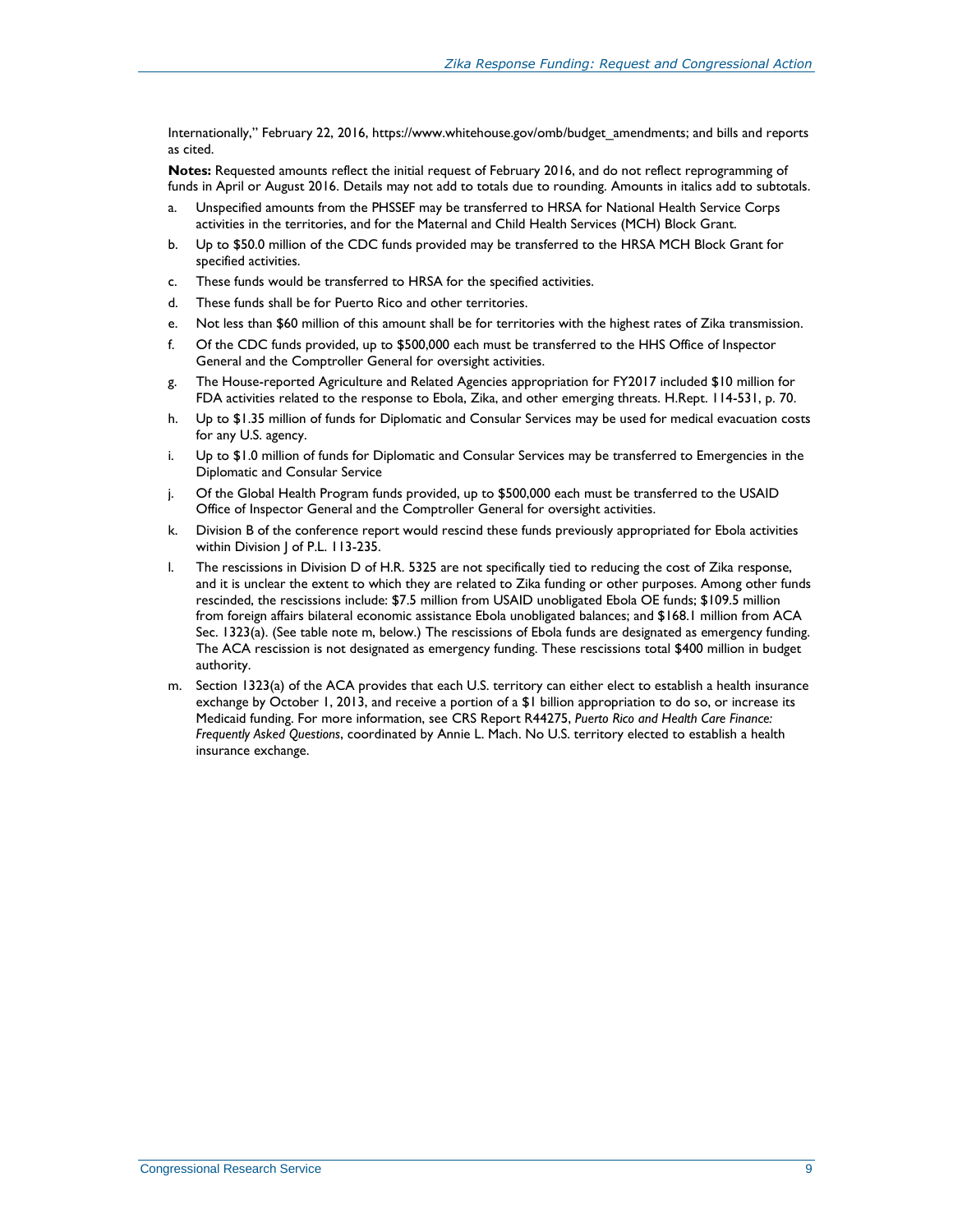<span id="page-13-0"></span>

| <b>Provision(s)</b>                                                                                                                                                              | <b>Request</b>                                                                                                                                                        | H.R. 2577<br><b>Engrossed in Senate</b>                                                                                             | H.R. 5243<br><b>Engrossed in House</b>                 | H.Rept. 114-640                                                                                                                        | H.R. 5325<br><b>Enacted</b>                                                                                                                                                                                                                                        |
|----------------------------------------------------------------------------------------------------------------------------------------------------------------------------------|-----------------------------------------------------------------------------------------------------------------------------------------------------------------------|-------------------------------------------------------------------------------------------------------------------------------------|--------------------------------------------------------|----------------------------------------------------------------------------------------------------------------------------------------|--------------------------------------------------------------------------------------------------------------------------------------------------------------------------------------------------------------------------------------------------------------------|
| <b>Period of Availability of Funds</b>                                                                                                                                           |                                                                                                                                                                       |                                                                                                                                     |                                                        |                                                                                                                                        |                                                                                                                                                                                                                                                                    |
| <b>HHS Funds</b>                                                                                                                                                                 | Until expended.                                                                                                                                                       | Until Sept. 30, 2017.                                                                                                               | Until Sept. 30, 2016.                                  | Until Sept. 30, 2017.                                                                                                                  | Until Sept. 30, 2017.                                                                                                                                                                                                                                              |
| State/USAID Funds: D&CP:<br>Nonproliferation, Anti-<br>Terrorism, Demining and<br>Related Programs;<br>International Organizations<br>and Programs;<br><b>Operating Expenses</b> | Until Sept. 30, 2017.                                                                                                                                                 | Until Sept. 30, 2017.                                                                                                               | Until Sept. 30, 2016.                                  | Until Sept. 30, 2017.                                                                                                                  | Until Sept. 30, 2017.                                                                                                                                                                                                                                              |
| State/USAID Funds:<br>Emergencies in the<br>Diplomatic and Consular<br>Service; Repatriation Loans;<br>Global Health Programs                                                    | Until expended.                                                                                                                                                       | Until expended.                                                                                                                     | Until Sept. 30, 2016.                                  | Until Sept. 30, 2017.                                                                                                                  | Until Sept. 30, 2017.                                                                                                                                                                                                                                              |
| Oversight funds for HHS and<br><b>International Affairs</b>                                                                                                                      | No comparable provision.                                                                                                                                              | Until expended.                                                                                                                     | Until expended.                                        | Until expended.                                                                                                                        | Until expended.                                                                                                                                                                                                                                                    |
| <b>Authority to Reimburse Prior Obligations</b>                                                                                                                                  |                                                                                                                                                                       |                                                                                                                                     |                                                        |                                                                                                                                        |                                                                                                                                                                                                                                                                    |
| HHS and State/USAID Funds                                                                                                                                                        | Any funds in this Act may<br>be used to reimburse<br>HHS and/or State/USAID<br>accounts for obligations<br>incurred for Zika virus<br>response prior to<br>enactment. | \$88 million may be used to<br>reimburse CDC accounts<br>for obligations incurred for<br>Zika virus response prior<br>to enactment. | No authority to<br>reimburse prior<br>obligations.     | \$88 million may be used<br>to reimburse CDC<br>accounts for obligations<br>incurred for Zika virus<br>response prior to<br>enactment. | For CDC, \$44 million to<br>restore funds<br>reprogrammed for Zika<br>response from the Public<br>Health Emergency<br>Prepared-ness<br>cooperative agreement.<br>For other HHS accounts<br>and for State/USAID, no<br>authority to reimburse<br>prior obligations. |
| <b>Purpose / Use of Funds</b>                                                                                                                                                    |                                                                                                                                                                       |                                                                                                                                     |                                                        |                                                                                                                                        |                                                                                                                                                                                                                                                                    |
| <b>CDC</b> Funds                                                                                                                                                                 | To prevent, prepare for,<br>and respond to Zika virus,                                                                                                                | To prevent, prepare for,<br>and respond to Zika virus,                                                                              | To prevent, prepare for,<br>and respond to Zika virus, | To prevent, prepare for,<br>and respond to Zika                                                                                        | Same as H.Rept. 114-640.                                                                                                                                                                                                                                           |

### **Table 2. Selected Provisions for FY2016 Zika Response: Comparison of Administration Request with Legislative Proposals**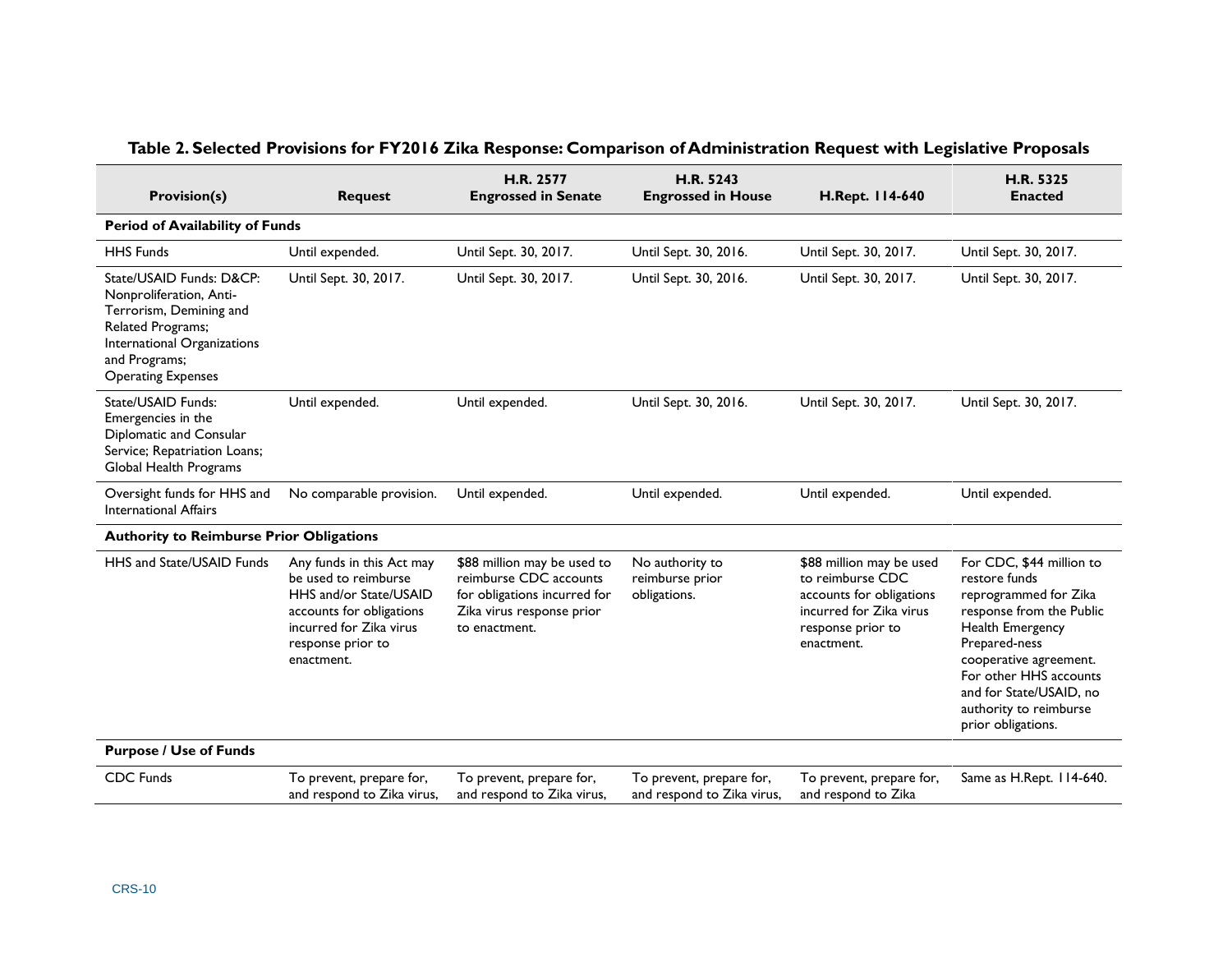| <b>Provision(s)</b>                                                                                                                                                            | <b>Request</b>                                                                                                                                                                                    | H.R. 2577<br><b>Engrossed in Senate</b>                                                                                                                        | H.R. 5243<br><b>Engrossed in House</b>                                  | H.Rept. 114-640                                                                                                                                                             | H.R. 5325<br><b>Enacted</b>                                                                                                                                                                                                                                                                                |
|--------------------------------------------------------------------------------------------------------------------------------------------------------------------------------|---------------------------------------------------------------------------------------------------------------------------------------------------------------------------------------------------|----------------------------------------------------------------------------------------------------------------------------------------------------------------|-------------------------------------------------------------------------|-----------------------------------------------------------------------------------------------------------------------------------------------------------------------------|------------------------------------------------------------------------------------------------------------------------------------------------------------------------------------------------------------------------------------------------------------------------------------------------------------|
|                                                                                                                                                                                | other vector-borne<br>diseases, or other<br>infectious diseases and<br>related health outcomes.<br>domestically and<br>internationally.                                                           | other vector-borne<br>diseases, and related health<br>outcomes, domestically and<br>internationally.                                                           | domestically and<br>internationally.                                    | virus, health conditions<br>related to such virus.<br>and other vector-borne<br>diseases, domestically<br>and internationally.                                              |                                                                                                                                                                                                                                                                                                            |
| Use of CDC funds for grants<br>pursuant to PHSA §317S, the<br>Mosquito Abatement for<br>Safety and Health (MASH)<br>Act, which allows direct<br>funding to local jurisdictions | Permitted, as determined<br>by the CDC Director to<br>be appropriate.                                                                                                                             | Not permitted.                                                                                                                                                 | Permitted, as determined<br>by the CDC Director to<br>be appropriate.   | Permitted, as<br>determined by the CDC<br>Director to be<br>appropriate.                                                                                                    | Same as H.Rept. 114-640.                                                                                                                                                                                                                                                                                   |
| <b>HRSA Funds</b>                                                                                                                                                              | Scope for PHSSEF funds<br>would apply to any funds<br>transferred to HRSA.                                                                                                                        | To prevent, prepare for,<br>and respond to Zika virus,<br>other vector-borne<br>diseases, and related health<br>outcomes, domestically and<br>internationally. | Scope for CDC funds<br>would apply to any funds<br>transferred to HRSA. | Scope for PHSSEF funds<br>would apply to any funds<br>transferred to HRSA.                                                                                                  | Same as H.Rept. 114-640.                                                                                                                                                                                                                                                                                   |
| <b>NIH Funds</b>                                                                                                                                                               | To prevent, prepare for,<br>and respond to Zika virus,<br>other vector-borne<br>diseases, or other<br>infectious diseases and<br>related health outcomes.<br>domestically and<br>internationally. | To prevent, prepare for,<br>and respond to Zika virus,<br>other vector-borne<br>diseases, and related health<br>outcomes, domestically and<br>internationally. | For development of<br>vaccines for the Zika<br>virus.                   | For specified research<br>and medical<br>countermeasures<br>development regarding<br>Zika virus and other<br>vector-borne diseases.<br>domestically and<br>internationally. | For research on the<br>virology, natural history,<br>and pathogenesis of the<br>Zika virus infection and<br>preclinical and clinical<br>development of vaccines<br>and other medical<br>counter-measures for the<br>Zika virus and other<br>vector-borne diseases,<br>domestically and<br>internationally. |
| PHSSEF Funds                                                                                                                                                                   | To prevent, prepare for,<br>and respond to Zika virus,<br>other vector-borne<br>diseases, or other<br>infectious diseases and                                                                     | To prevent, prepare for,<br>and respond to Zika virus,<br>other vector-borne<br>diseases, and related health<br>outcomes, domestically and                     | To respond to Zika virus,<br>domestically and<br>internationally.       | To prevent, prepare for,<br>and respond to Zika<br>virus, health conditions<br>related to such virus,<br>and other vector- borne                                            | Same as H.Rept. 114-640.                                                                                                                                                                                                                                                                                   |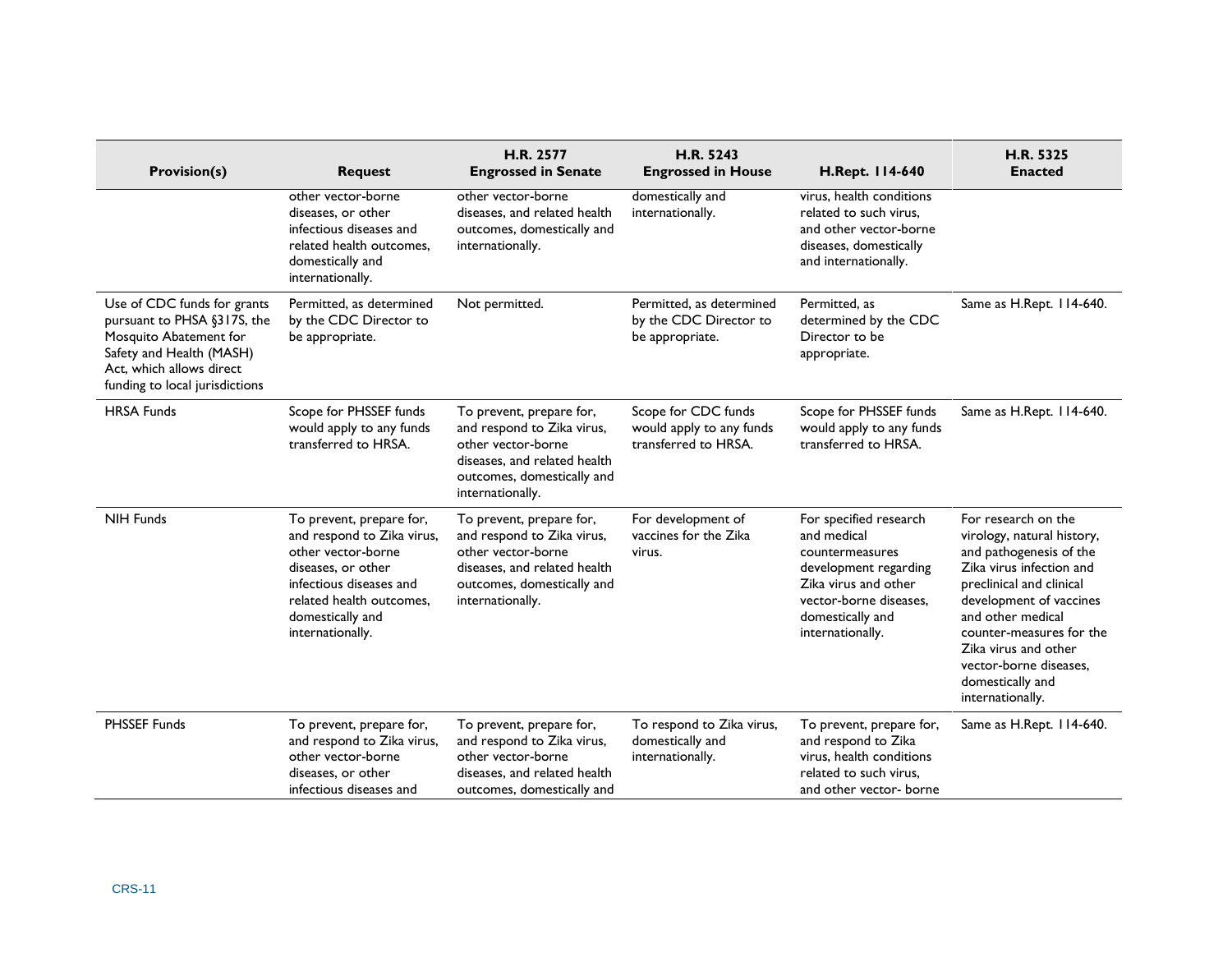| <b>Provision(s)</b>                                              | <b>Request</b>                                                                                                                                                                    | H.R. 2577<br><b>Engrossed in Senate</b>                                                                                                                                       | H.R. 5243<br><b>Engrossed in House</b>                                                                                                                                       | H.Rept. 114-640                                                                                                                                    | H.R. 5325<br><b>Enacted</b> |
|------------------------------------------------------------------|-----------------------------------------------------------------------------------------------------------------------------------------------------------------------------------|-------------------------------------------------------------------------------------------------------------------------------------------------------------------------------|------------------------------------------------------------------------------------------------------------------------------------------------------------------------------|----------------------------------------------------------------------------------------------------------------------------------------------------|-----------------------------|
|                                                                  | related health outcomes.<br>domestically and<br>internationally.                                                                                                                  | internationally.                                                                                                                                                              |                                                                                                                                                                              | diseases, domestically<br>and internationally.                                                                                                     |                             |
| State Dept. Diplomatic and<br>Consular Programs (D&CP)           | To support response<br>efforts related to the Zika<br>virus and related health<br>outcomes, other vector-<br>borne diseases, or other<br>infectious diseases.                     | To support response<br>efforts related to the Zika<br>virus and related health<br>outcomes, other vector-<br>borne diseases, or other<br>infectious diseases.                 | To support cost of<br>medical evacuations and<br>other response efforts<br>related to the Zika virus<br>and health conditions<br>directly associated with<br>the Zika virus. | To support response<br>efforts related to the<br>Zika virus, related health<br>conditions, and other<br>vector-borne diseases.                     | Same as H.Rept. 114-640.    |
| State Dept. Emergencies in<br>Diplomatic and Consular<br>Service | To support response<br>efforts related to the Zika<br>virus and related health<br>outcomes, other vector-<br>borne diseases.                                                      | To support response<br>efforts related to the Zika<br>virus and related health<br>outcomes, other vector-<br>borne diseases.                                                  | No comparable provision.                                                                                                                                                     | To support response<br>efforts related to the<br>Zika virus, related health<br>conditions, and other<br>vector-borne diseases.                     | Same as H.Rept. 114-640.    |
| Repatriation Loans Program                                       | For direct loans to<br>support response efforts<br>related to the Zika virus<br>and related health<br>outcomes, other vector-<br>borne diseases, or other<br>infectious diseases. | For direct loans to support<br>response efforts related to<br>the Zika virus and related<br>health outcomes, other<br>vector-borne diseases, or<br>other infectious diseases. | No comparable provision.                                                                                                                                                     | For direct loans to<br>support response efforts<br>related to the Zika virus,<br>related health<br>conditions, and other<br>vector-borne diseases. | Same as H.Rept. 114-640.    |
| <b>USAID Operating Expenses</b><br>(OE)                          | To support response<br>efforts related to the Zika<br>virus and related health<br>outcomes, other vector-<br>borne diseases, or other<br>infectious diseases.                     | To support response<br>efforts related to the Zika<br>virus and related health<br>outcomes, other vector-<br>borne diseases, or other<br>infectious diseases.                 | Response efforts related<br>to the Zika virus and<br>health conditions directly<br>associated with the Zika<br>virus.                                                        | To support response<br>efforts related to the<br>Zika virus, related health<br>conditions, and other<br>vector-borne diseases.                     | Same as H.Rept. 114-640.    |
| Global Health Programs<br>(GHP)                                  | For assistance or research<br>to prevent, treat, or<br>otherwise respond to the<br>Zika virus and related<br>health outcomes, other<br>vector-borne diseases, or                  | For assistance or research<br>to prevent, treat, or<br>otherwise respond to the<br>Zika virus and related<br>health outcomes, other<br>vector-borne diseases, or              | For vector control<br>activities to prevent,<br>prepare for, and respond<br>to the Zika virus<br>internationally.                                                            | For expenses to prevent,<br>prepare for, and respond<br>to the Zika virus, related<br>health conditions, and<br>other vector-borne<br>diseases.    | Same as H.Rept. 114-640.    |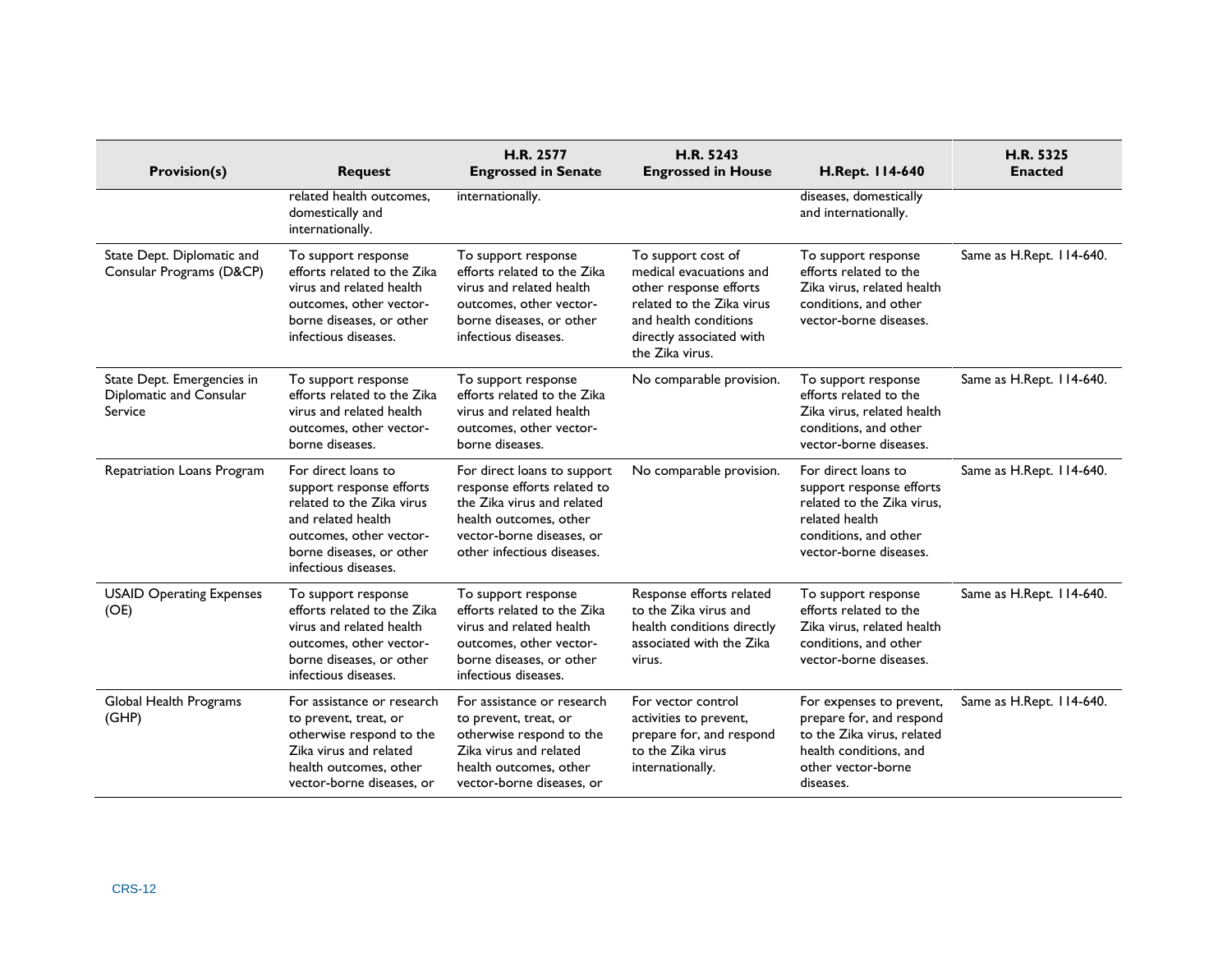| <b>Provision(s)</b>                                                                              | <b>Request</b>                                                                                                                                                                                                                                                                   | <b>H.R. 2577</b><br><b>Engrossed in Senate</b>                                                                                                                                                                     | H.R. 5243<br><b>Engrossed in House</b>                                                                                                                                                                                                            | H.Rept. 114-640                                                                                                                                                                                                                                                 | H.R. 5325<br><b>Enacted</b> |
|--------------------------------------------------------------------------------------------------|----------------------------------------------------------------------------------------------------------------------------------------------------------------------------------------------------------------------------------------------------------------------------------|--------------------------------------------------------------------------------------------------------------------------------------------------------------------------------------------------------------------|---------------------------------------------------------------------------------------------------------------------------------------------------------------------------------------------------------------------------------------------------|-----------------------------------------------------------------------------------------------------------------------------------------------------------------------------------------------------------------------------------------------------------------|-----------------------------|
|                                                                                                  | other infectious diseases.                                                                                                                                                                                                                                                       | other infectious diseases.                                                                                                                                                                                         |                                                                                                                                                                                                                                                   |                                                                                                                                                                                                                                                                 |                             |
| Dept. of State,<br>Nonproliferation, Anti-<br>terrorism, Demining and<br>Related Programs (NADR) | To support response and<br>research efforts related to<br>the Zika virus and related<br>health outcomes, other<br>vector-borne diseases, or<br>other infectious diseases.                                                                                                        | To support response and<br>research efforts related to<br>the Zika virus and related<br>health outcomes, other<br>vector-borne diseases, or<br>other infectious diseases.                                          | No comparable provision.                                                                                                                                                                                                                          | No comparable<br>provision.                                                                                                                                                                                                                                     | No comparable provision.    |
| International Organizations<br>and Programs (IO&P)                                               | To support response and<br>research efforts related to<br>the Zika virus and related<br>health outcomes, other<br>vector-borne diseases, or<br>other infectious diseases.                                                                                                        | To support response and<br>research efforts related to<br>the Zika virus and related<br>health outcomes, other<br>vector-borne diseases, or<br>other infectious diseases.                                          | No comparable provision.                                                                                                                                                                                                                          | No comparable<br>provision.                                                                                                                                                                                                                                     | No comparable provision.    |
| <b>Transfer Authority</b>                                                                        |                                                                                                                                                                                                                                                                                  |                                                                                                                                                                                                                    |                                                                                                                                                                                                                                                   |                                                                                                                                                                                                                                                                 |                             |
| <b>HHS Funds</b>                                                                                 | CDC funds may be<br>transferred within CDC.<br>NIH funds may be<br>transferred within NIH.<br>PHSSEF funds may be<br>transferred to two stated<br>HRSA accounts, as<br>specified, to an HHS<br>countermeasures injury<br>compensation fund, and<br>to any other HHS<br>accounts. | Any HHS funds in the<br>amendment may be<br>transferred to accounts in<br>CDC, HRSA, NIH, and<br>PHSSEF. \$75 million in<br>PHSSEF funds must be<br>transferred to the HHS<br>Social Services Block<br>Grant.      | CDC funds may be<br>transferred within CDC.<br>and to three stated HRSA<br>accounts, as specified.<br>NIH funds may be<br>transferred within NIH.<br>PHSSEF funds may be<br>transferred to an HHS<br>countermeasures injury<br>compensation fund. | HHS funds may be<br>transferred and merged<br>with CDC, PHSSEF, and<br>NIH funds for purposes<br>specified in this title<br>following consultation<br>with OMB.<br>PHSSEF funds may be<br>transferred to an HHS<br>countermeasures injury<br>compensation fund. | Same as H.Rept. 114-640.    |
| <b>International Affairs</b>                                                                     | Funds may be transferred<br>between foreign affairs<br>accounts within the same<br>headings to carry out the<br>purposes of this Act and<br>are in addition to other<br>transfer authority within<br>this proposal.                                                              | Funds within certain<br>foreign affairs accounts<br>may be transferred<br>between foreign affairs<br>accounts within the same<br>headings to carry out the<br>purposes of this Act and<br>are in addition to other | Specified funds within<br>D&CP may be transferred<br>for medical evacuation.<br>transferred for<br>Emergencies in<br>Diplomatic and Consular<br>Service, and are in<br>addition to any other                                                      | Funds for D&CP,<br>Emergencies in<br>Diplomatic and Consular<br>Service, Repatriation<br>Loans Program, and OE<br>may be transferred to<br>funds under such<br>headings to carry out                                                                            | Same as H.Rept. 114-640.    |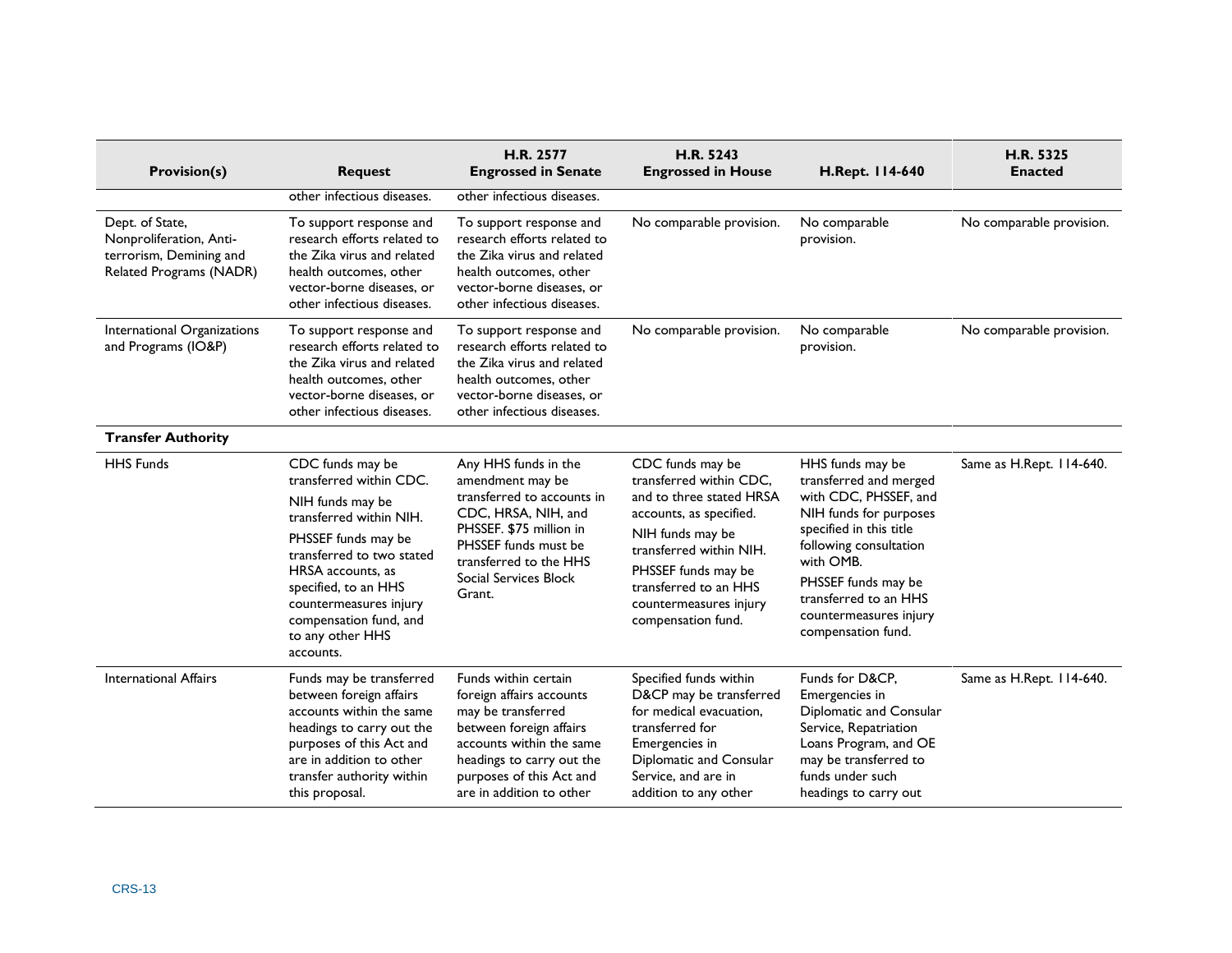| <b>Provision(s)</b>                                                        | <b>Request</b>           | H.R. 2577<br><b>Engrossed in Senate</b>                                                                                                                                                                                                                                                                 | H.R. 5243<br><b>Engrossed in House</b>                                                                                                                                                                                                                              | H.Rept. 114-640                                                                                                                                                                                                                                                             | H.R. 5325<br><b>Enacted</b>          |
|----------------------------------------------------------------------------|--------------------------|---------------------------------------------------------------------------------------------------------------------------------------------------------------------------------------------------------------------------------------------------------------------------------------------------------|---------------------------------------------------------------------------------------------------------------------------------------------------------------------------------------------------------------------------------------------------------------------|-----------------------------------------------------------------------------------------------------------------------------------------------------------------------------------------------------------------------------------------------------------------------------|--------------------------------------|
|                                                                            |                          | transfer authority within<br>this proposal.                                                                                                                                                                                                                                                             | transfer authority within<br>this proposal.                                                                                                                                                                                                                         | the purposes of the title,<br>are in addition to other<br>transfer authority<br>provided by law, and<br>require 5 day prior<br>notification in writing to<br>the Appropriations<br>Committees.                                                                              |                                      |
| Notification, Reporting and Oversight                                      |                          |                                                                                                                                                                                                                                                                                                         |                                                                                                                                                                                                                                                                     |                                                                                                                                                                                                                                                                             |                                      |
| <b>HHS Notification</b><br>Requirement for Obligation                      | No comparable provision. | No comparable provision.                                                                                                                                                                                                                                                                                | 15 days in advance of<br>obligation.                                                                                                                                                                                                                                | No comparable<br>provision.                                                                                                                                                                                                                                                 | No comparable provision.             |
| <b>International Affairs</b><br>Notification Requirement for<br>Obligation | No comparable provision. | 15 days in advance of<br>obligation.                                                                                                                                                                                                                                                                    | 15 days in advance of<br>obligation.                                                                                                                                                                                                                                | 15 days in advance of<br>obligation.                                                                                                                                                                                                                                        | 15 days in advance of<br>obligation. |
| <b>HHS Reporting Requirement</b>                                           | No comparable provision. | Within 30 days of<br>enactment the HHS<br>Secretary must report to<br>the Appropriations<br>Committees with a spend<br>plan, followed by quarterly<br>reports on obligations until<br>funds have been fully<br>expended.                                                                                | Within 30 days of<br>enactment the HHS<br>Secretary must report to<br>the Appropriations<br>Committees with a spend<br>plan, which must be<br>updated and resubmitted<br>every 30 days until funds<br>have been fully expended.                                     | Within 30 days after<br>enactment the HHS<br>Secretary must report to<br>the Appropriations<br>Committees with a<br>spend plan, updated<br>every 60 days until<br>September 30, 2017.                                                                                       | Same as H.Rept. 114-640.             |
| <b>International Affairs</b><br><b>Reporting Requirement</b>               | No comparable provision. | Within 45 days after<br>enactment and prior to<br>obligation of international<br>funds, the USAID<br>Administrator must submit<br>spend plans to the<br>Committees on<br>Appropriations, update and<br>resubmit to those<br>committees every 90 days<br>until September 30, 2017,<br>and every 180 days | Within 30 days after<br>enactment the Secretary<br>of State and USAID<br>Administrator must<br>submit to Appropriations<br>Committees a<br>consolidated report and<br>update and submitted to<br>those committees every<br>30 days until all funds are<br>expended. | Within 30 days after<br>enactment the Secretary<br>of State and USAID<br>Administrator must<br>submit to the<br>Appropriations<br>Committees a<br>consolidated report,<br>including anticipated uses<br>of funds, on a country<br>and project basis,<br>including estimated | Same as H.Rept. 114-640.             |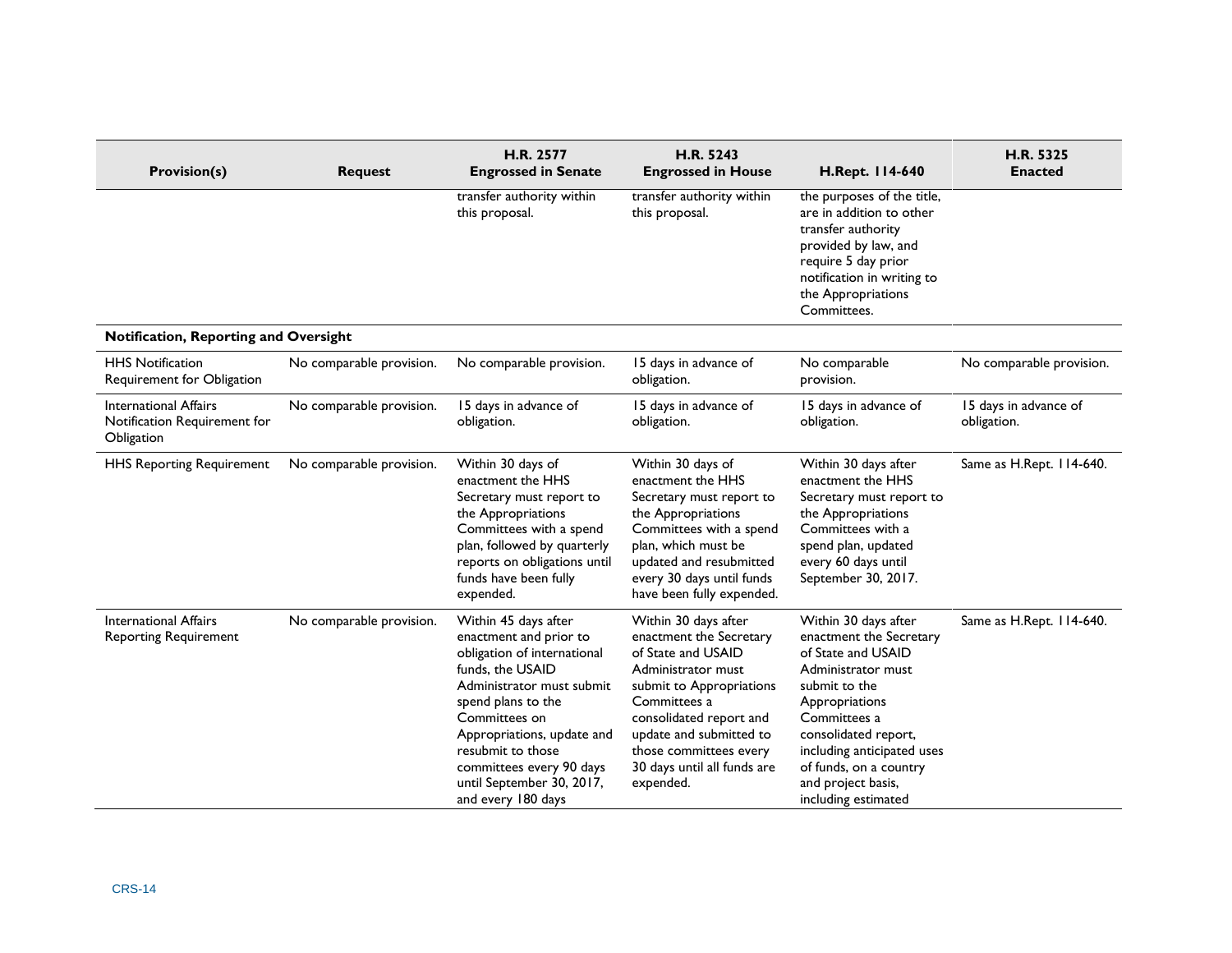| <b>Provision(s)</b>                                                                                                                                           |                                                                                                                    | H.R. 2577<br><b>Engrossed in Senate</b>                                                                         | H.R. 5243<br><b>Engrossed in House</b>                                                                                                                                                                     | H.Rept. 114-640                                                                                                                                                                                                 | H.R. 5325<br><b>Enacted</b> |
|---------------------------------------------------------------------------------------------------------------------------------------------------------------|--------------------------------------------------------------------------------------------------------------------|-----------------------------------------------------------------------------------------------------------------|------------------------------------------------------------------------------------------------------------------------------------------------------------------------------------------------------------|-----------------------------------------------------------------------------------------------------------------------------------------------------------------------------------------------------------------|-----------------------------|
|                                                                                                                                                               | <b>Request</b>                                                                                                     | thereafter until all funds<br>are expended.                                                                     |                                                                                                                                                                                                            | personnel and<br>administrative costs, and<br>updated every 60 days<br>until September 30,<br>2017.                                                                                                             |                             |
| HHS: Oversight of Funded<br><b>Activities</b>                                                                                                                 | No comparable provision.                                                                                           | No comparable provision.                                                                                        | \$500,000 of CDC funds<br>must be made available to<br>the HHS Office of the<br>Inspector General. An<br>additional \$500,000 of<br>CDC funds must be made<br>available to the<br>Comptroller General.     | \$500,000 of PHSSEF<br>funds must be made<br>available to the HHS<br>Office of the Inspector<br>General. An additional<br>\$500,000 of PHSSEF<br>funds must be made<br>available to the<br>Comptroller General. | Same as H.Rept. 114-640.    |
| International Affairs:<br>Oversight of Funded<br><b>Activities</b>                                                                                            | No comparable provision.                                                                                           | \$500,000 from the<br>International Affairs<br>Chapter must be made<br>available to the<br>Comptroller General. | \$500,000 from GHP funds<br>must be made available to<br>USAID's Office of the<br>Inspector General. An<br>additional \$500,000 from<br>GHP funds must be made<br>available to the<br>Comptroller General. | \$500,000 within the<br>international title must<br>be transferred to<br>USAID's Office of the<br>Inspector General. An<br>additional \$500,000 must<br>be made available to the<br>Comptroller General.        | Same as H.Rept. 114-640.    |
| Incentives for Zika Countermeasures <sup>a</sup>                                                                                                              |                                                                                                                    |                                                                                                                 |                                                                                                                                                                                                            |                                                                                                                                                                                                                 |                             |
| HHS/BARDA, making Zika<br>countermeasures funded<br>under the Act eligible for<br>advanced development and<br>procurement through<br><b>Project BioShield</b> | Would amend PHSA Sec.<br>319F-2 to make Zika<br>countermeasures<br>procured with funds<br>under this Act eligible. | Comparable to request.                                                                                          | Comparable to request.                                                                                                                                                                                     | Comparable to request.                                                                                                                                                                                          | Comparable to request.      |

**Source:** CRS analysis of text of White House, Office of Management and Budget, "Estimate #1–FY 2016 Emergency Supplemental: Appropriations Request to Respond to the Zika Virus both Domestically and Internationally," February 22, 2016, https://www.whitehouse.gov/omb/budget\_amendments; and bills and reports as cited.

<span id="page-18-0"></span>a. Medical countermeasures are vaccines, drugs, antidotes, therapies, diagnostic tools, and blood safety technologies needed for the response to public health emergencies. For more information about Zika countermeasures see BARDA, "BARDA's Medical Countermeasure Response to Zika," [http://www.phe.gov/about/barda/zika/Pages/default.aspx.](http://www.phe.gov/about/barda/zika/Pages/default.aspx) (Click through dialogue box if necessary.)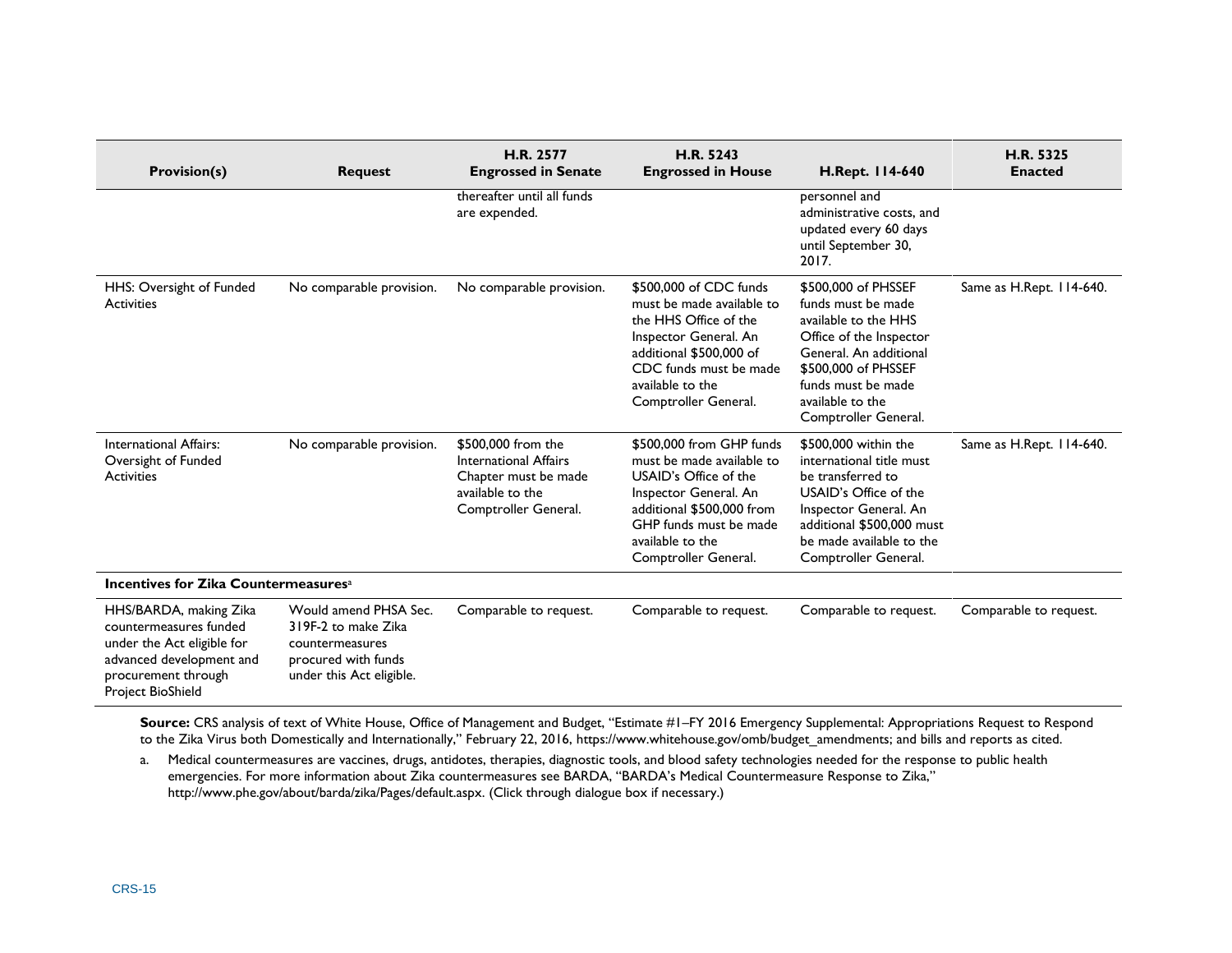## <span id="page-19-0"></span>**Appendix A. Summary of the Emergency Supplemental Appropriations Request for Zika Response Efforts**

The following describes the Administration's February 2016 Zika emergency supplemental request components by agency.

It was reported on April 18 that the Administration submitted a revised Zika supplemental request to Congress, which would maintain departmental request totals, while redirecting some of the HHS funds requested for contingency use to vaccine research and development at the National Institutes of Health (NIH).<sup>26</sup> Detailed information about this is not publicly available, and the following narrative does not reflect this revision.

## **Health and Human Services**

The Administration's emergency supplemental appropriations request to respond to the Zika outbreak seeks for HHS a total of \$1.509 billion. Each HHS agency request includes the statement that funds would be "to prevent, prepare for, and respond to Zika virus, other vectorborne diseases, or other infectious diseases and related health outcomes, domestically and internationally.... " Most of the requested funds would support research, surveillance, vaccine and test development, and various domestic preparedness activities. A portion would support international response activities. The request proposes that all supplemental appropriations to HHS be designated as emergency spending, and remain available until expended.

#### **Centers for Disease Control and Prevention (CDC)**

A total of \$828 million of the February 2016 request is for the CDC-Wide Activities and Program Support account. Proposed request language would, among other things, authorize the CDC Director to transfer funds between CDC accounts, and authorize funds to be used for real property acquisition and improvements to non-federal facilities. Funds would be used as follows:

- **Grants and technical assistance to Puerto Rico and U.S. Territories**—\$225 million to, among other purposes, monitor pregnant women and establish a registry of women infected while pregnant; expand mosquito control activities; and enhance laboratory testing capacity.
- **Domestic Response—\$453** million to provide grants to southern and other U.S. states with *Aedes* mosquitoes for surveillance, improved test methods and testing capacity, public education and outreach, mosquito control measures in areas at risk, and additional federal and state response activities.
- **International Response Activities**—\$150 million to expand the public health workforce, and enhance infectious disease surveillance and emergency response activities, in Zika-affected countries; and to support the laboratory network of the Pan American Health Organization (PAHO), the regional arm of the World Health Organization (WHO) for the Americas.

<sup>26</sup> Erik Wasson, "Obama Administration Updates Zika Spending Request," *Bloomberg*, April 18, 2016.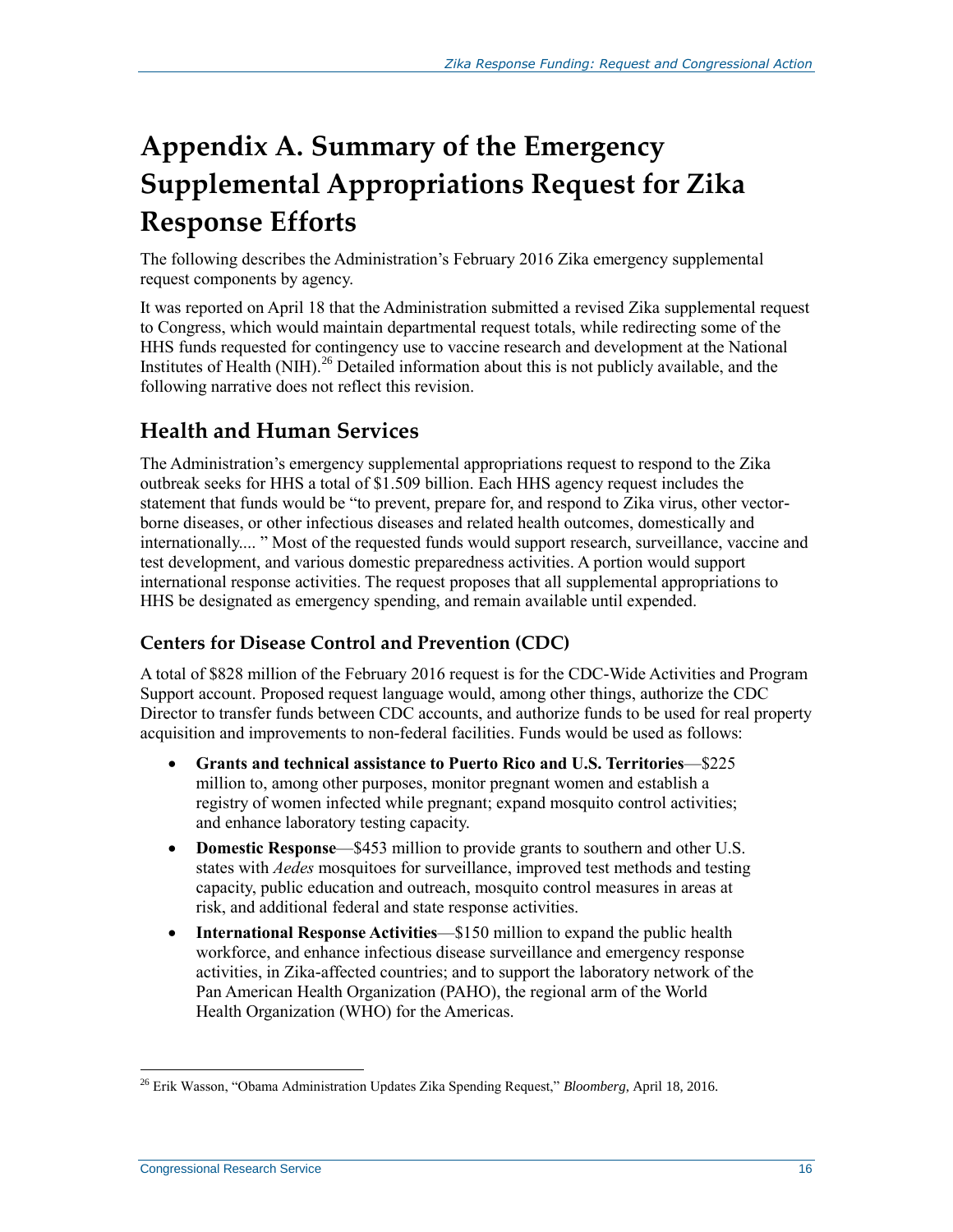#### **Public Health and Social Services Emergency Fund (PHSSEF)**

The PHSSEF is a fund used by appropriators to provide the HHS Secretary with ongoing or onetime emergency funding, such as for the response to disease epidemics. The emergency supplemental request seeks \$295 million for the PHSSEF for the following:

- several maternal and child health and home visitation programs for low-income pregnant women at risk of Zika infection, and families that have children born with birth defects related to Zika infection;
- several health care workforce assistance programs for Puerto Rico and other territories; and
- compensation for persons harmed by the use of tests or vaccines used under emergency authority. $27$

The requested PHSSEF funds could, in consultation with OMB, be transferred to other agencies within HHS or across the federal government. The request stated that this transfer authority is to provide flexibility in response to changing needs. No congressional notification requirement is included.

#### **National Institutes of Health (NIH)**

The emergency supplemental request seeks \$130 million for the NIH National Institute of Allergy and Infectious Diseases (NIAID) to expand research efforts to characterize the progression and effects of Zika infection and other vector-borne diseases, and to develop vaccines against them.<sup>28</sup> Proposed request language would authorize the NIH Director to transfer funds between NIH accounts. No congressional notification requirement is included.

#### **Food and Drug Administration (FDA)**

The emergency supplemental request seeks \$10 million for FDA's role in reviewing the safety and effectiveness of medical countermeasures (such as test methods, vaccines, and treatments), and post-market monitoring of such countermeasures if and when they become available.

#### **Medicaid Funding for Territories<sup>29</sup>**

The emergency supplemental request would temporarily increase the federal matching rate for Medicaid in the territories. The territories operate Medicaid programs under different rules from those that apply to the 50 states and the District of Columbia. Federal Medicaid funding to the states and the District of Columbia is open-ended, but the territories receive capped annual allotments (i.e., the maximum amount of federal funds available in a year). In addition, the Patient Protection and Affordable Care Act (ACA, P.L. 111-148, as amended) provides the territories with additional federal Medicaid funding to use by September 30, 2019. The territories

<sup>&</sup>lt;sup>27</sup> This compensation program is described in "Covered Countermeasure Process Fund" in CRS Report RS22327, *Pandemic Flu and Medical Biodefense Countermeasure Liability Limitation*, and HHS, Health Resources and Services Administration, Countermeasures Injury Compensation Program (CICP), http://www.hrsa.gov/cicp/index.html.

 $28$  This refers to infectious diseases that are transmitted by a living organism (a "vector," such as a mosquito), from one host to another.

<sup>&</sup>lt;sup>29</sup> This section contributed by Alison Mitchell, Specialist in Health Care Financing, Domestic Social Policy Division.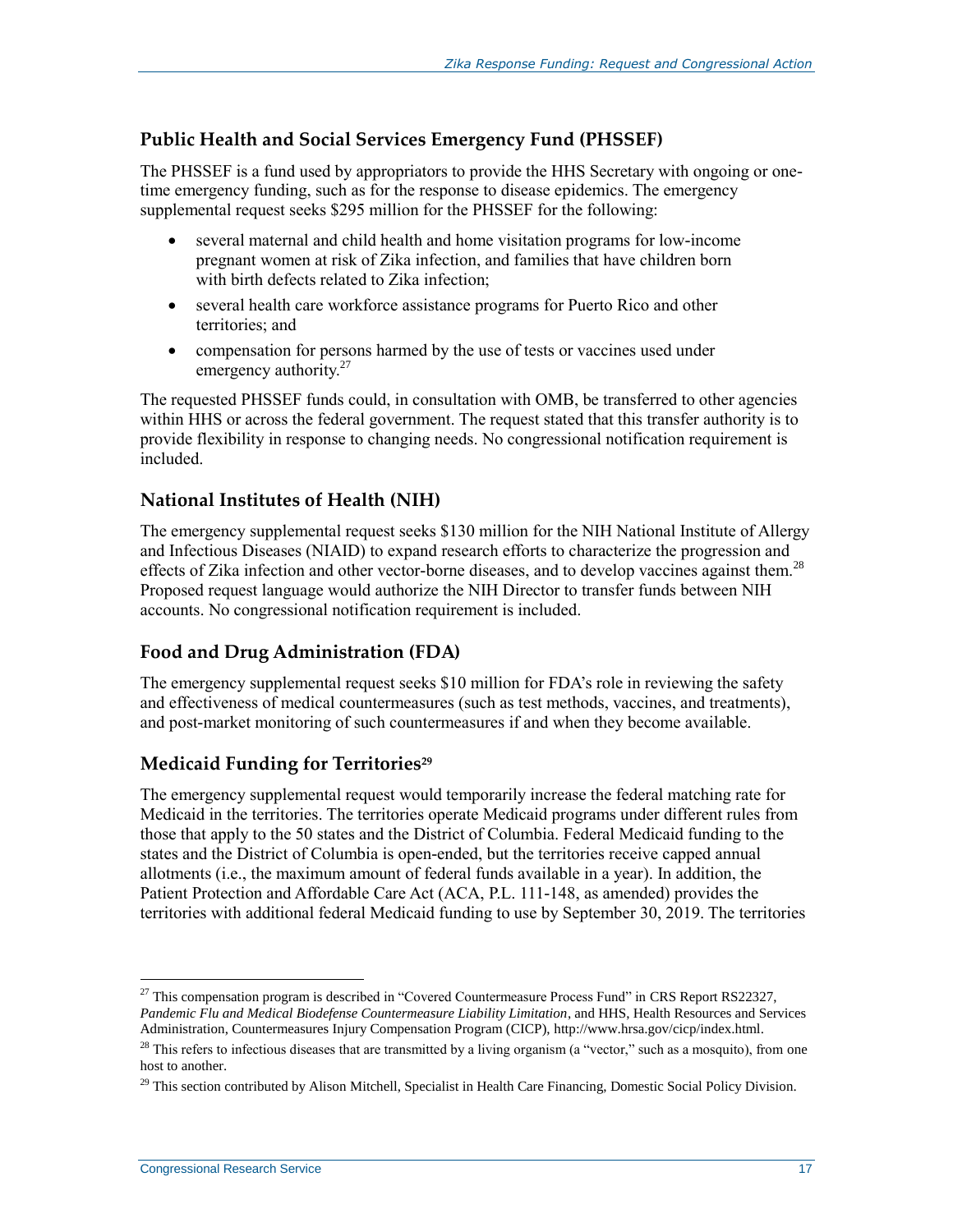have a federal medical assistance percentage (FMAP) rate (i.e., federal matching rate) for Medicaid of 55%.<sup>30</sup>

The supplemental request includes a provision that would increase the FMAP rate for the territories to 65% for one year beginning with the first day of the fiscal quarter following enactment. This increased FMAP rate would be available for all Medicaid expenditures, not limited to those provided to treat Zika infection. The federal funding for the increased FMAP rate would not count against the territories' annual federal spending caps or additional ACA funding. The Administration estimates this FMAP rate increase would cause federal Medicaid expenditures to grow by  $$246$  million.<sup>31</sup>

There is some question about how this provision would affect Puerto Rico if it were to exhaust its additional ACA funding prior to  $FY2019<sup>32</sup>$  Depending on the timing of enactment, Puerto Rico might not have access to its full annual Medicaid allotments or additional ACA funding for a portion of the time the provision would be in effect.<sup>33</sup>

#### **Retroactive Reimbursement**

The request proposes language that would allow funds provided in the act to be used to reimburse HHS accounts for Zika response expenses incurred prior to enactment.

#### **Transfer Authority**

The request proposes language that would allow funds appropriated to HHS in the act to be transferred to other federal accounts, including the Department of Defense, the Environmental Protection Agency, and the Department of Agriculture, "to prevent, prepare for, and respond to Zika virus, other vector-borne diseases, or other infectious diseases and related health outcomes, domestically and internationally....," following consultation with OMB. No congressional notification requirement is included.

#### **Expanded Definition of "Security Countermeasure"**

The request proposes language that would allow the government to support the advanced development and procurement of medical countermeasures against Zika virus through Project BioShield. Currently, Project BioShield supports only countermeasures against specific chemical, biological, radiological, and nuclear terrorist threats.<sup>34</sup> The proposed expansion is not limited to countermeasures against the Zika virus or vector-borne diseases, but rather is stated broadly as a "countermeasure to diagnose, mitigate, prevent, or treat harm from any infectious disease that may pose a threat to the public health."

<sup>30</sup> For more information about the Medicaid program in the territories, see CRS Report R44275, *Puerto Rico and Health Care Finance: Frequently Asked Questions*, coordinated by Annie L. Mach.

 $31$  The funding for this provision would be provided through a change in mandatory programs (CHIMP), which is a provision in an appropriations act that affects a mandatory spending program.

<sup>&</sup>lt;sup>32</sup> According to HHS, Puerto Rico is projected to exhaust its ACA Medicaid funding by the end of FY2017. HHS, *FY2017 Budget in Brief*, February, 2017, p. 97, http://www.hhs.gov/sites/default/files/fy2017-budget-in-brief.pdf.

 $33$  If Puerto Rico were to exhaust its ACA Medicaid funding before the end of FY2019, it would have to significantly increase its own Medicaid funding share in order to maintain the current program. This would worsen its current fiscal situation. For more information about this situation, see CRS Report R44095, *Puerto Rico's Current Fiscal Challenges*, by D. Andrew Austin.

<sup>&</sup>lt;sup>34</sup> For more information, see HHS, "Project BioShield," https://www.medicalcountermeasures.gov/barda/cbrn/projectbioshield-overview/.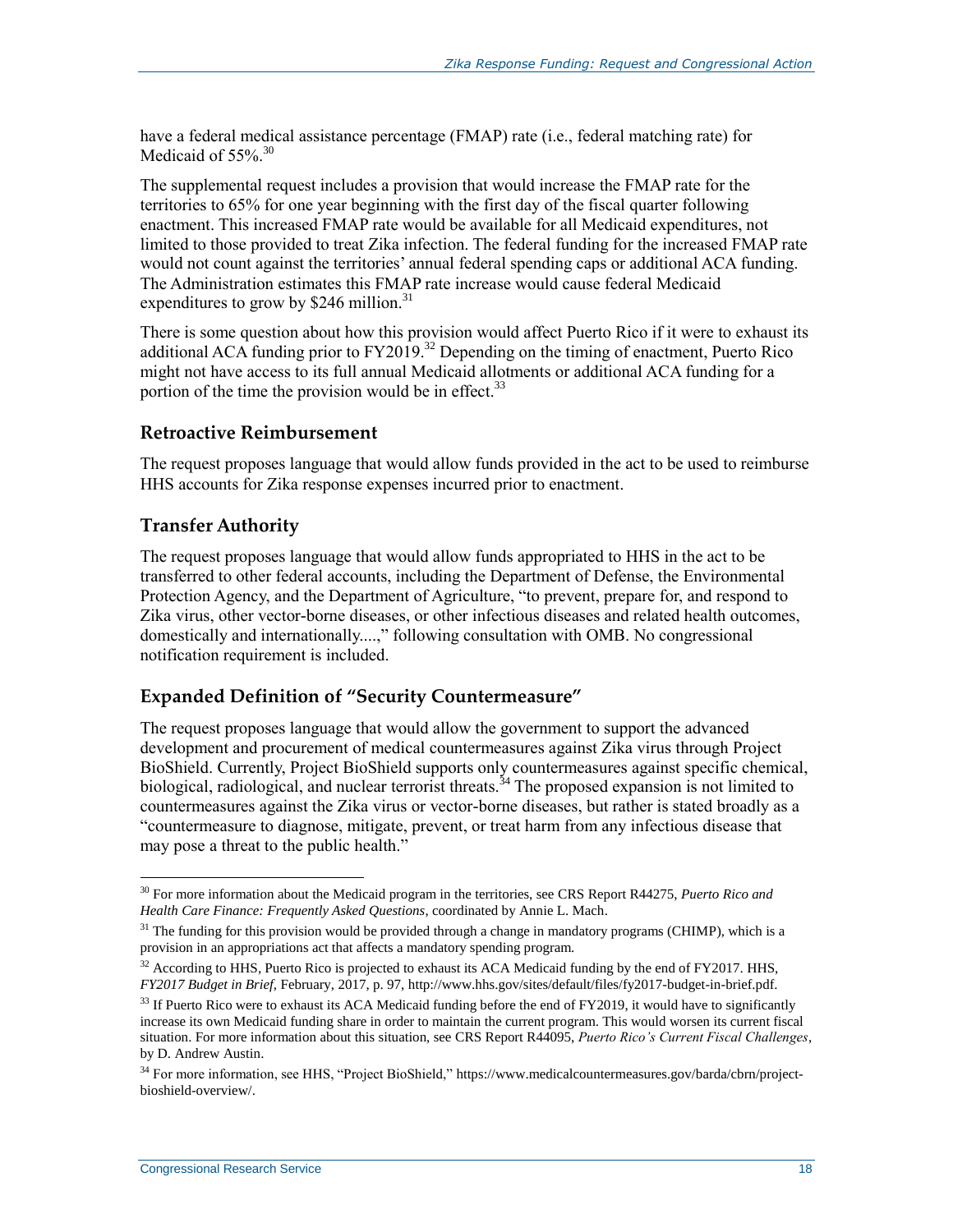### **International Assistance Programs**

The Administration's February 2016 emergency supplemental appropriations request to respond to the Zika outbreak seeks for the Department of State and USAID a total of \$376.1 million. This includes funds for control of the disease, prevention, surveillance, evacuating U.S. employees and American citizens, vaccine development, and diagnostic research, among other things. Specifically within the International Assistance section of the request is a request for transfer authority (without a requirement for congressional notification) with certain limitations, reimbursement authority, and hiring of personal services contractors, as well as authorization to use unobligated Ebola balances to combat Zika and other infectious diseases. Also worth noting is that, unlike HHS, funds for international assistance programs have varying periods of availability, as specified below.

#### **Department of State**

A total of \$41.1 million is requested for the Department of State operations, multilateral assistance within International Organizations and Programs (IO&P), and international security assistance (nuclear research and techniques) as follows:

- **Diplomatic and Consular Programs account (D&CP)**—\$14.6 million to remain available until September 30, 2017. Of this amount
	- \$8.4 million is to support the Office of Medical Services for medical support and possible evacuation under the Chief of Mission authority of at-risk U.S. employees in Zika-affected countries; and
	- \$6.2 million is to support regional coordination efforts and public diplomacy outreach, among other activities.
- **Emergencies in the Diplomatic and Consular Service**—\$4 million to remain available until expended to support response efforts, including potential evacuation of U.S. citizens.
- **Repatriation Loans Program**—\$1 million to remain available until expended to finance repatriation loans to U.S. citizens who may seek to leave Zika-affected areas or who have been exposed to or have contracted Zika.
- **Nonproliferation, Anti-Terrorism, Demining and Related Programs (NADR)**—\$8 million to remain available until September 30, 2017, for additional voluntary U.S. contributions to the International Atomic Energy Agency (IAEA), an autonomous intergovernmental organization related to the United Nations that promotes the safe, secure, and peaceful use of nuclear technologies. Funds would support Zika research to develop and deploy nuclear techniques to help accelerate diagnosis, provide related specialized training, and to implement sterile insect projects to suppress mosquito populations.<sup>35</sup>
- International Organizations and Programs (IO&P)—\$13.5 million to remain available until September 30, 2017, to support Zika response actions taken by UNICEF, the Food and Agriculture Organization, the WHO, and PAHO.

<sup>&</sup>lt;sup>35</sup> For more information see Aabha Dixit, IAEA Office of Public Information and Communication, "Nuclear Technique Can Help Control Disease-Transmitting Mosquitoes," February 3, 2016, https://www.iaea.org/newscenter/news/ nuclear-technique-can-help-control-disease-transmitting-mosquitoes.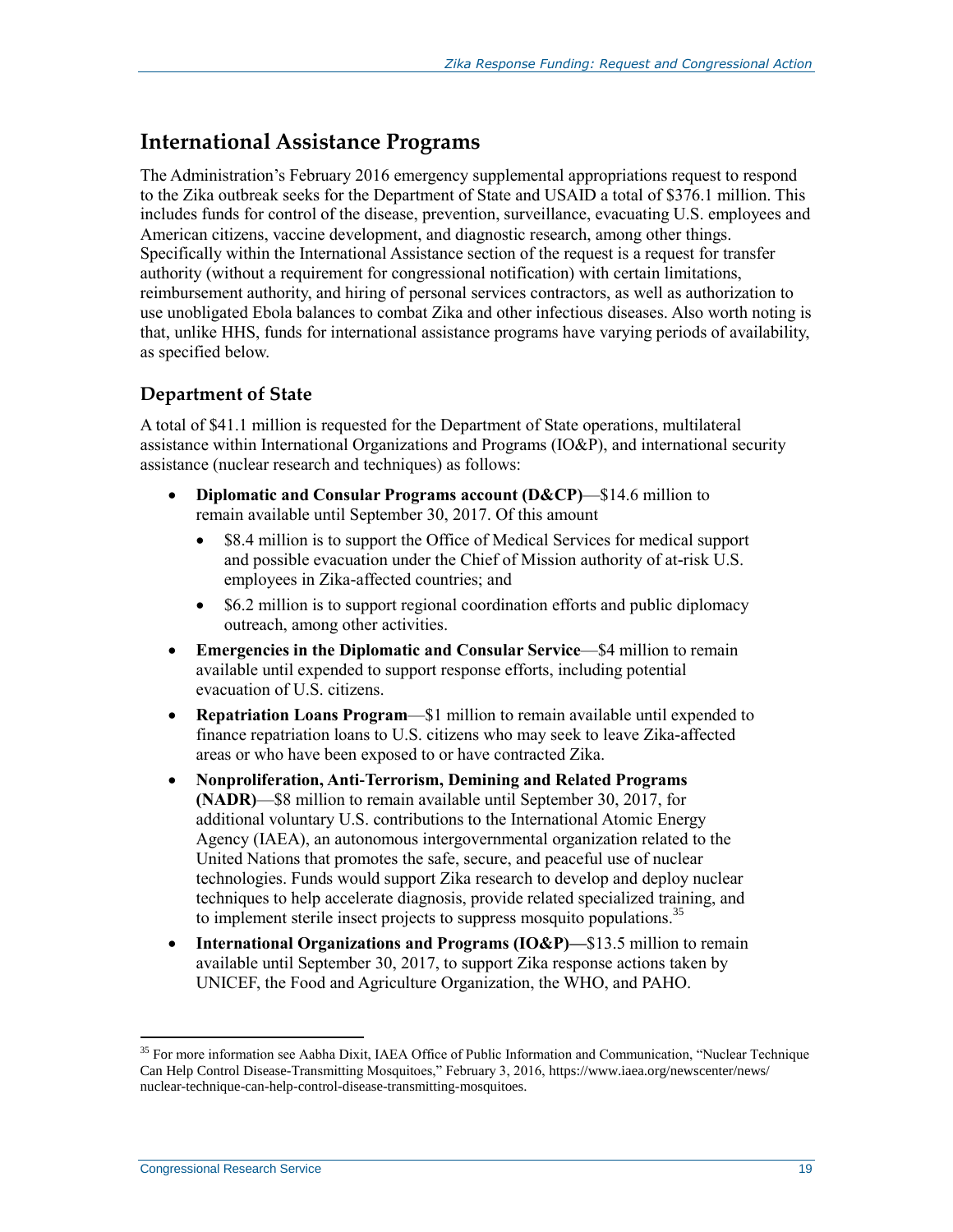#### **USAID**

For the U.S. Agency for International Development, the Administration is requesting \$335 million to cover USAID's health programs and implementation expenses:

- **USAID Operating Expenses (OE**)—\$10 million to remain available until September 30, 2017, to support Zika response efforts.
- **Global Health Programs (GHP)**—\$325 million to remain available until expended to prevent, treat, or respond to the Zika virus and related health concerns, other vector-borne diseases, or other infectious diseases. Multi-year funding commitments are requested to provide incentives for the development of global technologies such as vaccines, diagnostics equipment, and vector control innovations. Anticipated allocations include
	- \$100 million to implement vector management and control activities in Zikaaffected countries;
	- \$100 million to stimulate private sector research and development of vaccines, diagnostics, and vector control innovations through public-private partnerships;
	- \$50 million for maternal and child health support in affected and at-risk countries, including training of health care workers; ensuring access to family planning information, services, and methods; providing support for children with microcephaly; and helping pregnant women and their partners have access to personal protection, including condoms and repellant to protect against mosquitoes;
	- \$25 million for public health communication and behavior change campaigns for affected communities and countries to take actions to protect themselves from Zika and other vector-borne diseases; and
	- \$50 million to issue Global Health Security Grand Challenges that would call for groundbreaking innovations in diagnostics, vector control, personal protection, community engagement and surveillance, and other tools to address Zika and other infectious diseases, as well as to develop publicprivate partnerships to accelerate development of innovative tools and practices.

#### **Use of Ebola Balances for Other Infectious Diseases**

Within the Department of State and Other International Programs General Provisions (in addition to the General Provisions for the entire request), the supplemental request would authorize the use of unobligated Ebola Funds (Title IX, Div. J, [P.L. 113-235\)](http://www.congress.gov/cgi-lis/bdquery/R?d113:FLD002:@1(113+235)), stating: "[Unobligated Ebola funds] shall also be available to respond to the Zika virus and related health outcomes, other vectorborne diseases, or other infectious diseases."

As of January 1, 2016, the Department of State/USAID's unobligated Ebola funds totaled nearly \$1.3 billion. Of that total, about \$600 million is available until September 30, 2016, and about \$694 million is available until expended.<sup>36</sup> (See the subsequent section, "HHS, State/USAID, and [DOD Unobligated Ebola Response Funds.](#page-25-0)")

 $\overline{a}$  $36$  Based on departmental spend plans and/or quarterly reports for HHS, State/USAID, and Defense, as required by P.L. (continued...)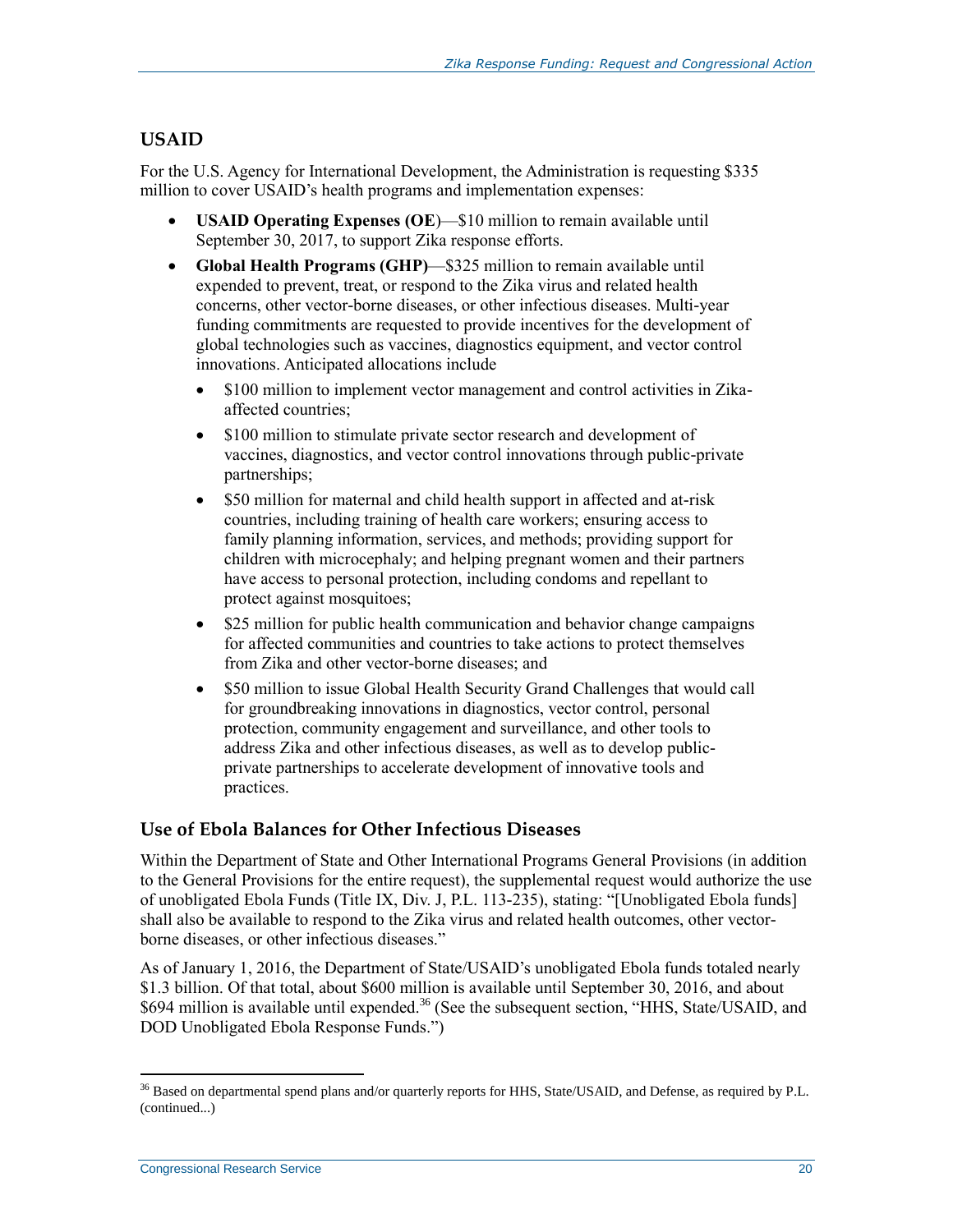#### **Transfer Authority**

The Department of State and Other International Programs General Provisions in the supplemental request would allow transfer of State Department-related funds in the request only among State Department-related accounts within the request and transfer of USAID-related funds in the request only among USAID-related accounts. No congressional notification requirement is included.

#### **Notwithstanding Authority**

The supplemental's request for notwithstanding authority could allow funds from this or prior acts supporting the U.S. Zika virus response to be expended despite any previously enacted restrictions and conditions on U.S. foreign aid. For example, if enacted, this authority could allow foreign aid to be provided to states that are otherwise restricted by law: those designated as sponsors of terrorism, those with debt arrearage, human rights violators, or states that practice coercive family planning. The Department of State has indicated in the Global Health Program (GHP) section, however, that funds will provide support for "ensuring access to voluntary family planning information, services, and methods."

#### **Direct Hiring Authority/Personal Services Contractors**

The General Provisions Title in the request, and also the General Provisions Title for the Department of State and Other International Programs, allows for expedited hiring authority to directly hire staff during critical public health threats, such as Zika, and to enter into contracts with individuals who are experts in Zika-related fields. This measure does not limit direct hiring or personal services contractors only for Zika-related purposes. This authority for direct hiring and personal services contractors could be used in a broader set of public health circumstances than the Zika virus.

<sup>(...</sup>continued)

<sup>113-235,</sup> and obtained by CRS; and additional departmental communications.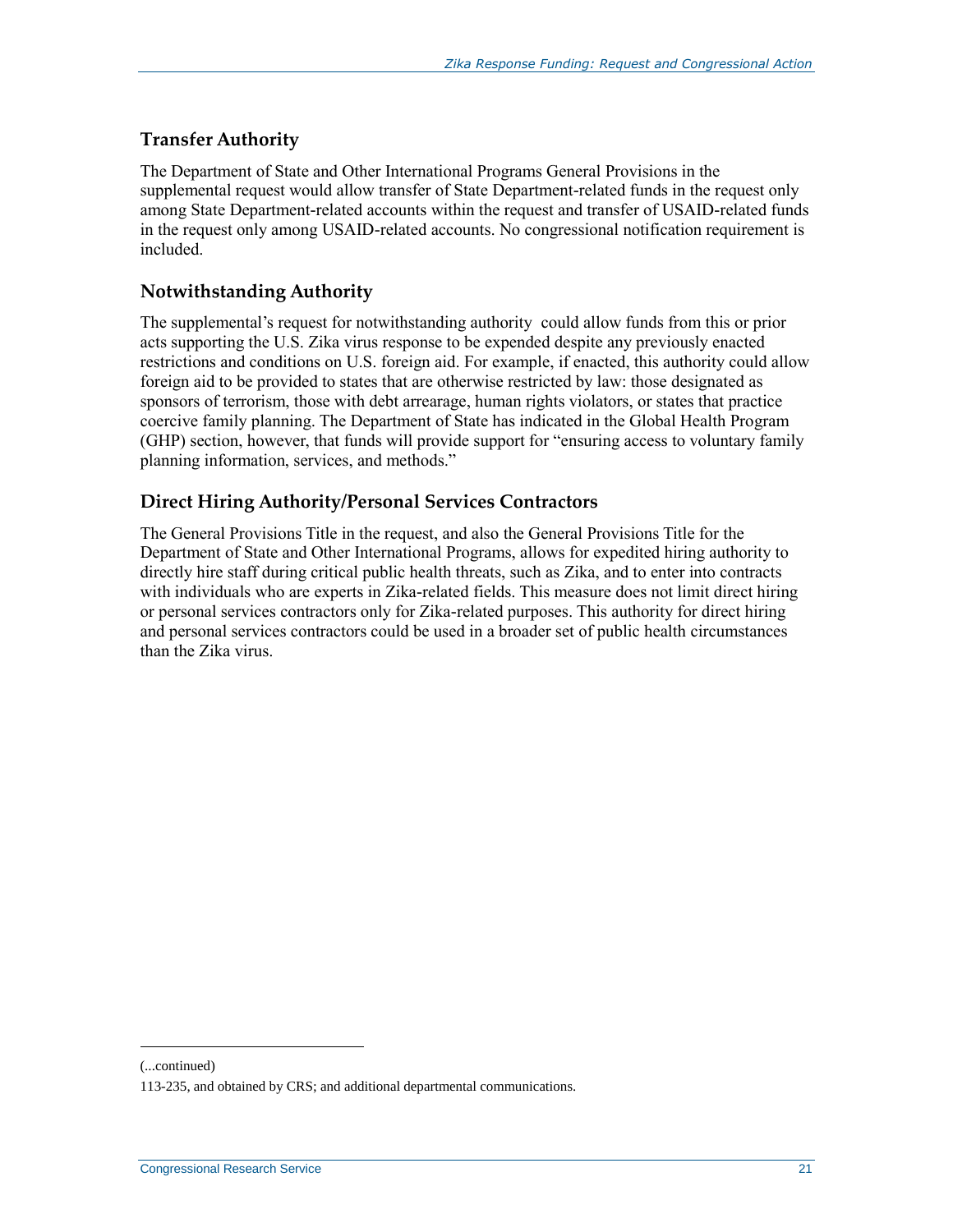## <span id="page-25-0"></span>**Appendix B. HHS, State/USAID, and DOD Unobligated Ebola Response Funds**

In December 2014, the Consolidated and Further Continuing Appropriations Act, 2015 (P.L. 113- 235), provided \$5.4 billion in emergency supplemental appropriations to HHS, the Departments of State and Defense, and USAID to address the Ebola outbreak that began in West Africa in January  $2014$ <sup>37</sup> Because these funds were designated as emergency appropriations, they are effectively exempt from spending limits in the Budget Control Act of 2011 (BCA, [P.L. 112-25\)](http://www.congress.gov/cgi-lis/bdquery/R?d112:FLD002:@1(112+25)).<sup>38</sup>

On April 6, 2016, the Obama Administration announced its plan to reprogram \$510 million of unobligated FY2015 Ebola funding to respond to the Zika virus.<sup>39</sup> HHS Ebola funds may be reprogrammable without additional congressional action (subject to existing restrictions on reprogramming, including notification). This is because the relevant appropriations measures stated the funds are available for Ebola and other infectious diseases. Some have debated whether congressional action is necessary to provide the Department of State and USAID with the authority to reprogram the unobligated Ebola funds, as much of the funding was appropriated with specific language to be used to "prevent, prepare for, or respond to the Ebola disease outbreak."

**[Table B-1](#page-26-0)** provides, by account, the original appropriated Ebola funds, remaining (unobligated) amounts, the period of funding availability, and purpose of the funds, based on quarterly reports to Congress as required by the law. As of January 1, 2016, unobligated Ebola funds totaled \$2.77 billion: \$1.46 billion for HHS, \$1.29 billion for State/USAID, and \$17.3 million for Defense. A portion of the total, \$652.9 million—most of which is USAID funding—expires September 30, 2016. Nearly all of the remaining unobligated funds expire September 30, 2019, or are available until expended. **[Table B-1](#page-26-0)** does not incorporate the Administration's announced plans to reprogram \$510 million of unobligated Ebola funds.

<sup>&</sup>lt;sup>37</sup> This section addresses funds provided in P.L. 113-235 only; it does not track the \$88 million appropriated to HHS for Ebola-related activities in the first FY2015 continuing resolution (P.L. 113-164).

 $38$  Such exemptions may be provided pursuant to Section 251(b)(2)(A) of the Balanced Budget and Emergency Deficit Control Act of 1985. For more information on discretionary spending limits and Ebola funds designated for emergency requirements, see *OMB Final Sequestration Report to the President and Congress for Fiscal Year 2015*, January 20, 2015, at https://www.whitehouse.gov/sites/default/files/omb/assets/legislative\_reports/sequestration/ sequestration\_final\_january\_2015\_president.pdf.

<sup>&</sup>lt;sup>39</sup> OMB, Shaun Donovan, "Taking Every Step Necessary, As Quickly as Possible, to Protect the American People from Zika," OMB blog, April 6, 2016, https://www.whitehouse.gov/omb/blog.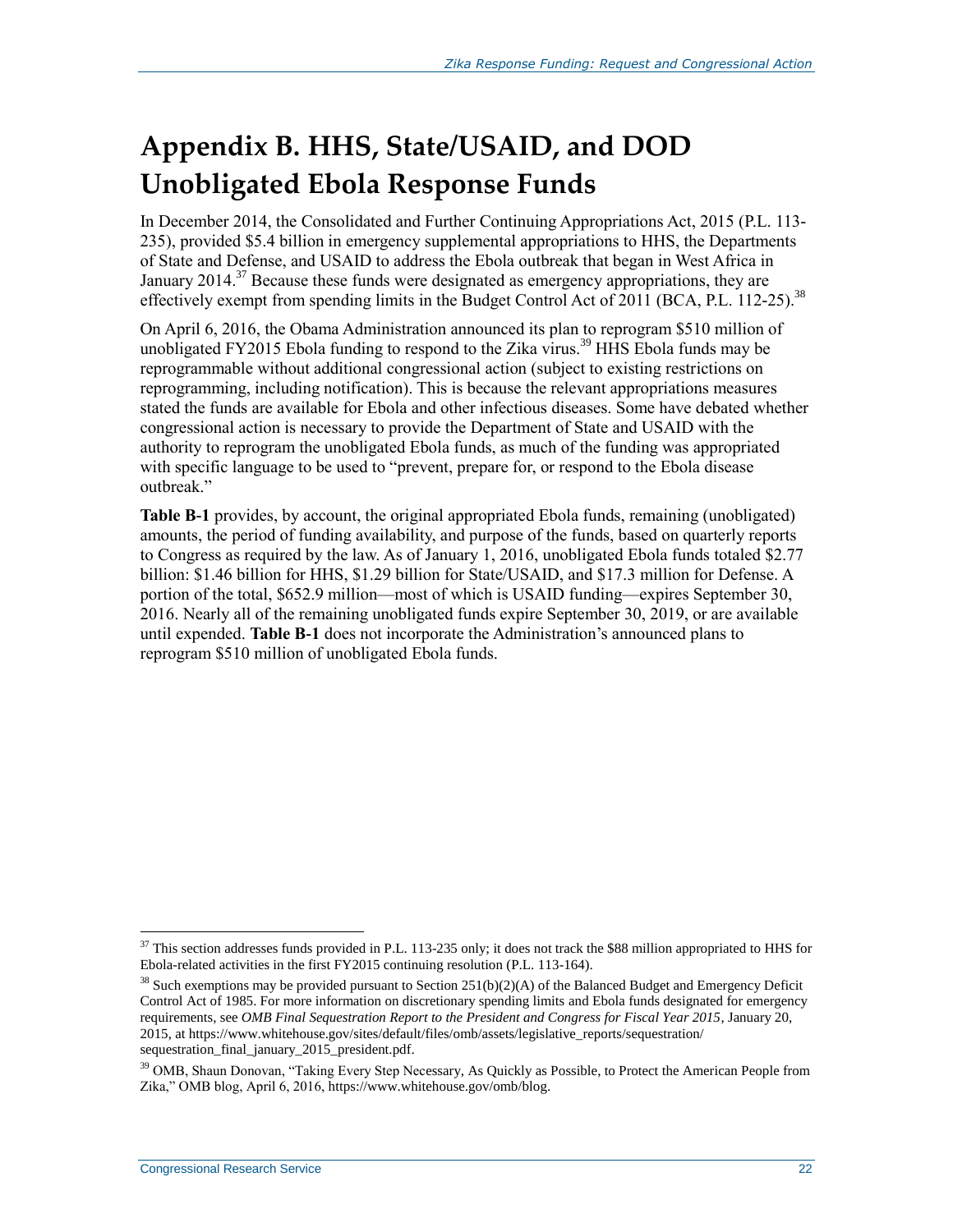#### **Table B-1. FY2015 Emergency Funds Appropriated for Ebola Response and Related Activities, and Unobligated Balances**

Amounts are U.S. dollars in millions.

<span id="page-26-0"></span>Unobligated amounts for HHS are as of January 1, 2016, except that amounts for NIH are as of June 30, 2016. Unobligated amounts for State/USAID and DOD are as of June 30, 2016.

| <b>Agency and</b><br><b>Account or</b><br><b>Activity</b> | P.L. 113-<br>235a                       | <b>Unobligated</b><br><b>Funds</b> | Period of<br><b>Availability</b> | <b>Purpose(s)</b>                                                                                                              |  |
|-----------------------------------------------------------|-----------------------------------------|------------------------------------|----------------------------------|--------------------------------------------------------------------------------------------------------------------------------|--|
|                                                           | DEPARTMENT OF HEALTH AND HUMAN SERVICES |                                    |                                  |                                                                                                                                |  |
| CDC:<br>International activities                          | 603.0                                   | 369.4                              | Until Sept. 30,<br>2019          | Disease control assistance to affected<br>and neighboring countries.                                                           |  |
| CDC:<br>Global Health Security                            | 597.0                                   | 525.2                              | Until Sept. 30,<br>2019          | Implementation of Global Health<br>Security Agenda (GHSA) activities. <sup>b</sup>                                             |  |
| CDC:<br>Public health emergency<br>preparedness           | 165.0                                   | 11.3                               | Until Sept. 30,<br>2019          | Domestic preparedness and response<br>activities, including control in health care<br>settings, and procurement for stockpile. |  |
| CDC:<br>State and local                                   | 255.0                                   | 56.0                               | Until Sept. 30,<br>2019          | Grants to state health departments for<br>surveillance, testing, case management.                                              |  |
| CDC:<br>Worker training                                   | 0.0                                     |                                    |                                  | \$10 million for this activity was<br>transferred to NIH. See below.                                                           |  |
| CDC:<br>Migration/quarantine                              | 119.3                                   | 57.4                               | Until Sept. 30,<br>2019          | Screening and management of entrants<br>from affected countries/regions.                                                       |  |
| CDC:<br>Other domestic<br>activities                      | 37.0                                    | 11.9                               | Until Sept. 30,<br>2019          | Vaccine trials and other applied public<br>health research.                                                                    |  |
| <b>CDC Subtotal</b>                                       | 1,776.3                                 | 1,031.2                            |                                  |                                                                                                                                |  |
| ASPR (PHSSEF):<br>Hospital Preparedness<br>Program        | 208.5                                   | 21.2                               | Until Sept. 30,<br>2019          | Domestic training, PPE, and establishing<br>regional Ebola Treatment Centers<br>(ETCs).                                        |  |
| ASPR (PHSSEF):<br>Other prep. and<br>response             | 352.2                                   | 347.4                              | Until Sept. 30,<br>2019          | Not specified. Could include domestic<br>treatment costs for affected individuals.                                             |  |
| ASPR (PHSSEF):<br><b>BARDA</b>                            | 157.0                                   | 3.7                                | Until Sept. 30,<br>2019          | Research, development, and<br>procurement of vaccines and treatments.                                                          |  |
| <b>ASPR/PHSSEF</b><br>Subtotal                            | 717.7                                   | 372.3                              |                                  |                                                                                                                                |  |
| NIH, NIAID                                                | 238.0                                   | 13.5c                              | Until Sept. 30,<br>2016          | Research and clinical trials on<br>investigational vaccines and treatments.                                                    |  |
| NIH, NIAID                                                | 10.0                                    | 6.2c                               | Until Sept. 30,<br>2019          | Ebola responder safety training, funds<br>transferred from CDC.                                                                |  |
| <b>FDA</b>                                                | 25.0                                    | 13.7                               | Until expended                   | Development, review, and regulation of<br>vaccines and treatments.                                                             |  |
| <b>HHS Total</b>                                          | 2,767.0                                 |                                    |                                  |                                                                                                                                |  |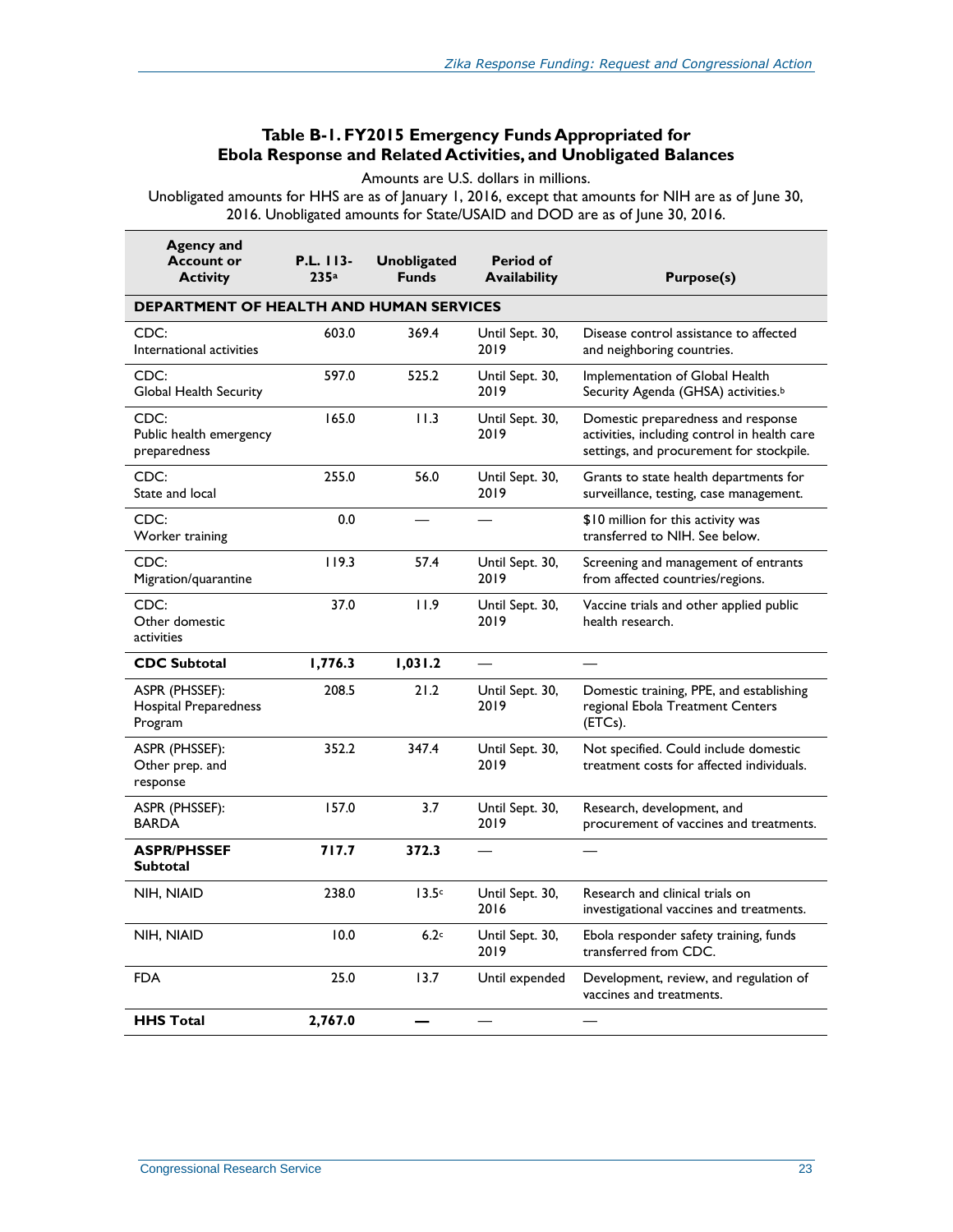| <b>Agency and</b><br><b>Account or</b><br><b>Activity</b>                        | P.L. 113-<br>235a | <b>Unobligated</b><br><b>Funds</b> | <b>Period of</b><br><b>Availability</b> | <b>Purpose(s)</b>                                                                                                                                                                                                                                                                                                                            |
|----------------------------------------------------------------------------------|-------------------|------------------------------------|-----------------------------------------|----------------------------------------------------------------------------------------------------------------------------------------------------------------------------------------------------------------------------------------------------------------------------------------------------------------------------------------------|
| <b>STATE DEPARTMENT/USAID</b>                                                    |                   |                                    |                                         |                                                                                                                                                                                                                                                                                                                                              |
| USAID, Operating<br><b>Expenses</b>                                              | 19.0              | 14.3                               | Until Sept. 30,<br>2016                 | Operating costs to address Ebola<br>outbreak in West Africa, including<br>temporary staffing and technical support.                                                                                                                                                                                                                          |
| USAID, Inspector<br>General                                                      | 5.6               | 2.5                                | Until expended                          | Oversight of Ebola response in West<br>Africa.                                                                                                                                                                                                                                                                                               |
| USAID, International<br>Disaster Assistance<br>(IDA)                             | 1,436.3           | 532.9                              | Until expended                          | Disaster assistance to address<br>humanitarian needs for West Africa,<br>such as rapid response, maintaining<br>surveillance, screening, and contact<br>tracing.                                                                                                                                                                             |
| USAID, Global Health<br>Programs                                                 | 312.0             | 129.1                              | Until expended                          | Expanded USAID global health security<br>activities to control infectious diseases<br>and limit spread of Ebola, including<br>surveillance and building lab capacity.                                                                                                                                                                        |
| State/USAID, Economic<br>Support Fund                                            | 711.7             | 368.3                              | Until Sept. 30,<br>2016                 | Training and program assistance to<br>prevent economic and government<br>instability during Ebola crisis, including<br>reimbursement for earlier response.<br>Activities include rehabilitation of the<br>water infrastructure, strengthening<br>health information systems, and<br>developing technology to prevent the<br>spread of Ebola. |
| State, Diplomatic,<br>Consular Programs<br>(D&CP)                                | 36.4              | 2.1                                | Until Sept. 30,<br>2016                 | Medical support and evacuation capacity,<br>repatriation assistance, and other needs.                                                                                                                                                                                                                                                        |
| State, Repatriation<br>Loans Program                                             | ns                | ns                                 | ns                                      | Repatriation loans to U.S. citizens as<br>necessary related to Ebola outbreak.<br>Funding not specified in P.L. 113-235.<br>Explicit transfer authority is provided for<br>up to \$1 million from D&CP into this<br>account. <sup>d</sup>                                                                                                    |
| State, International<br>Organizations and<br>Programs (IO&P)                     | ns                | ns                                 | ns                                      | Estimated U.S. contributions to<br>UNMEER. Funding not specified in P.L.<br>113-235. Explicit transfer authority is<br>provided for up to \$35.3 million from<br>IDA for this account. <sup>d</sup>                                                                                                                                          |
| State, Contributions to<br>International<br>Organizations (CIO)                  | ns                | ns                                 | ns                                      | Funding not specified in P.L. 113-235.<br>Explicit transfer authority is provided for<br>up to \$35.3 million from IDA and \$50<br>million from Global Health Programs for<br>this account. <sup>d</sup>                                                                                                                                     |
| State, Nonproliferation,<br>Anti-terrorism,<br>Demining, and Related<br>Programs | 5.3               | 0                                  | Until Sept. 30,<br>2016                 | Biosafety and hazardous materials<br>training in affected countries, efforts to<br>mitigate illicit acquisition of Ebola virus<br>and to promote biosecurity practices<br>associated with outbreak response<br>efforts.                                                                                                                      |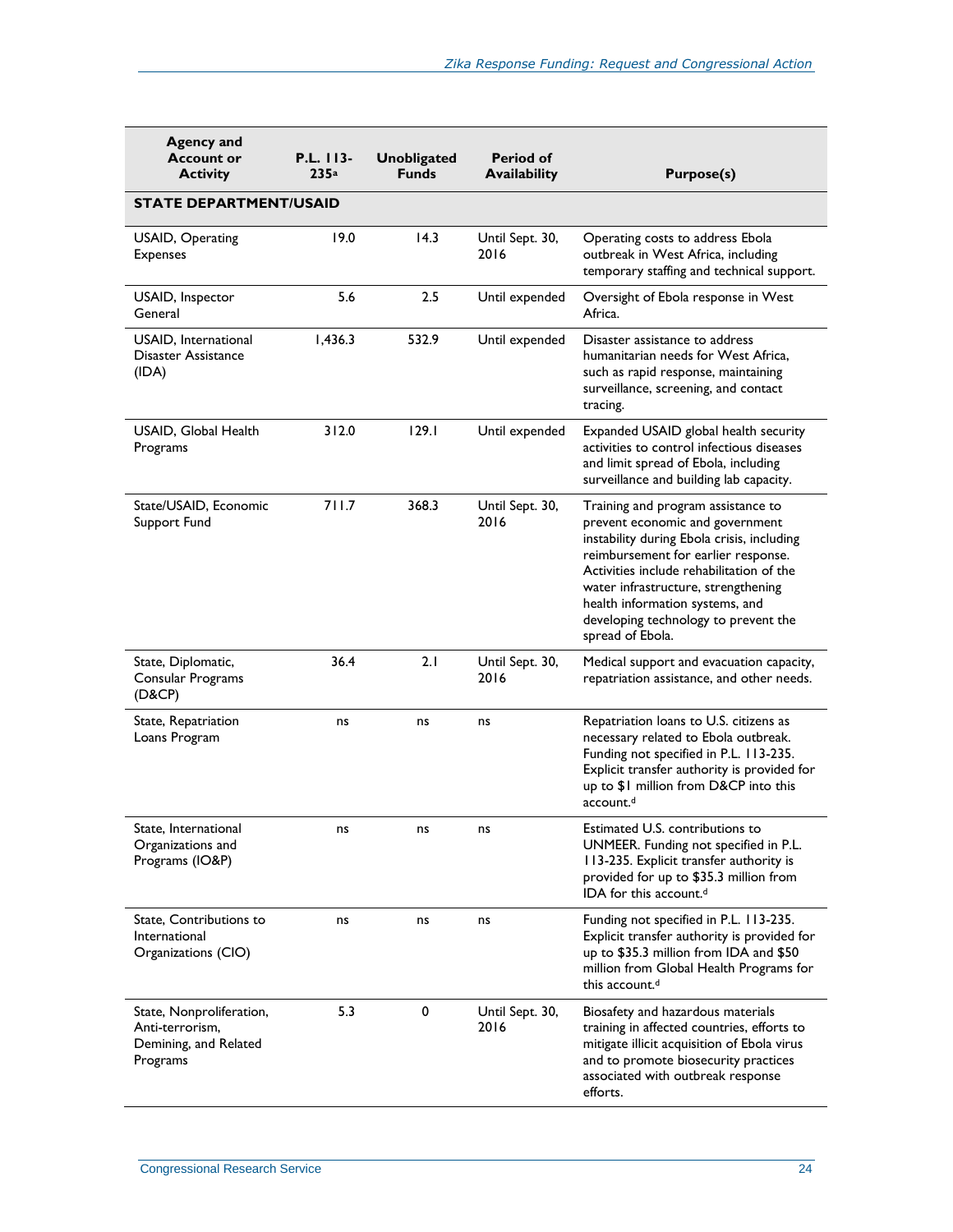| Agency and<br><b>Account or</b><br><b>Activity</b>                                          | P.L. 113-<br>235a | <b>Unobligated</b><br><b>Funds</b> | <b>Period of</b><br><b>Availability</b> | Purpose(s)                                                                                                                                |
|---------------------------------------------------------------------------------------------|-------------------|------------------------------------|-----------------------------------------|-------------------------------------------------------------------------------------------------------------------------------------------|
| <b>State/USAID Total</b>                                                                    | 2,526.3           | 1,049.2                            |                                         |                                                                                                                                           |
| <b>DEPARTMENT OF DEFENSE</b>                                                                |                   |                                    |                                         |                                                                                                                                           |
| Defense/DARPA:<br>Defense-wide research.<br>development, testing,<br>and evaluation (RDT&E) | 45.0              | 0.8                                | Until Sept. 30,<br>2016                 | Developing medical countermeasures<br>technologies (e.g., using antibodies from<br>survivors) and shortening vaccine<br>development time. |
| Defense/CBDP:<br>RDT&E                                                                      | 50.0              | 16.4                               | Until Sept. 30,<br>2017                 | Research and Development, testing and<br>evaluation.                                                                                      |
| Defense/CBDP:<br>procurement                                                                | 17.0              | 0.1                                | Until Sept. 30,<br>2017                 | Procurement of detection and diagnostic<br>systems, mortuary supplies, and isolation<br>transport units. <sup>e</sup>                     |
| <b>Defense Total</b>                                                                        | 112.0             | 17.3                               |                                         |                                                                                                                                           |
| <b>TOTAL</b>                                                                                | 5,405.3           | See note                           |                                         |                                                                                                                                           |

**Sources:** Departmental spend plans and/or quarterly reports for HHS, State/USAID, and Defense, as required by [P.L. 113-235,](http://www.congress.gov/cgi-lis/bdquery/R?d113:FLD002:@1(113+235)) and obtained by CRS; and additional departmental communications. Information about international Ebola response spending is publically available in the quarterly joint reports of the USAID and HHS Inspectors General, most recently "Quarterly Progress Report on U.S. Government International Ebola Response and Preparedness," FY2016, 3rd quarter, June 30, 2016, https://oig.usaid.gov/sites/default/files/otherreports/oig\_ebola\_quaterly\_06302016.pdf.

**Note:** Amounts may not add due to rounding; "ns" means not specified. The HHS subtotal and total unobligated amounts are not calculated because the data for HHS and for State/USAID/DOD cover different timespans.

**Glossary:** ASPR is HHS Assistant Secretary for Preparedness and Response; BARDA is HHS Biomedical Advanced Research and Development Authority; CBDP is Chemical Biological Defense Program; CDC is HHS Centers for Disease Control and Prevention; DARPA is Defense Advanced Research Projects Agency; FDA is HHS Food and Drug Administration; NIAID is NIH National Institute of Allergy and Infectious Diseases; NIH is HHS National Institutes of Health; PHSSEF is HHS Public Health and Social Services Emergency Fund, administered by the HHS Secretary; PPE is personal protective equipment; UNMEER is United Nations Mission for Ebola Emergency Response, and WHO is World Health Organization.

- <span id="page-28-0"></span>a. HHS amounts reflect transfers between the funded agencies, as permitted by the law. P.L. 113-235, 128 Stat. 2522, §604, December 16, 2014.
- <span id="page-28-1"></span>b. For more information, see CDC, Global Health Security Agenda, [http://www.cdc.gov/globalhealth/security/](http://www.cdc.gov/globalhealth/security/index.htm) [index.htm.](http://www.cdc.gov/globalhealth/security/index.htm)
- <span id="page-28-2"></span>c. Amount is as of June 30, 2016.
- <span id="page-28-3"></span>d. P.L. 113-235, 128 Stat. 2694, §9001.
- <span id="page-28-4"></span>e. Explanatory statement accompanying H.R. 83, *Congressional Record,* vol. 160 (December 11, 2015), p. H9635.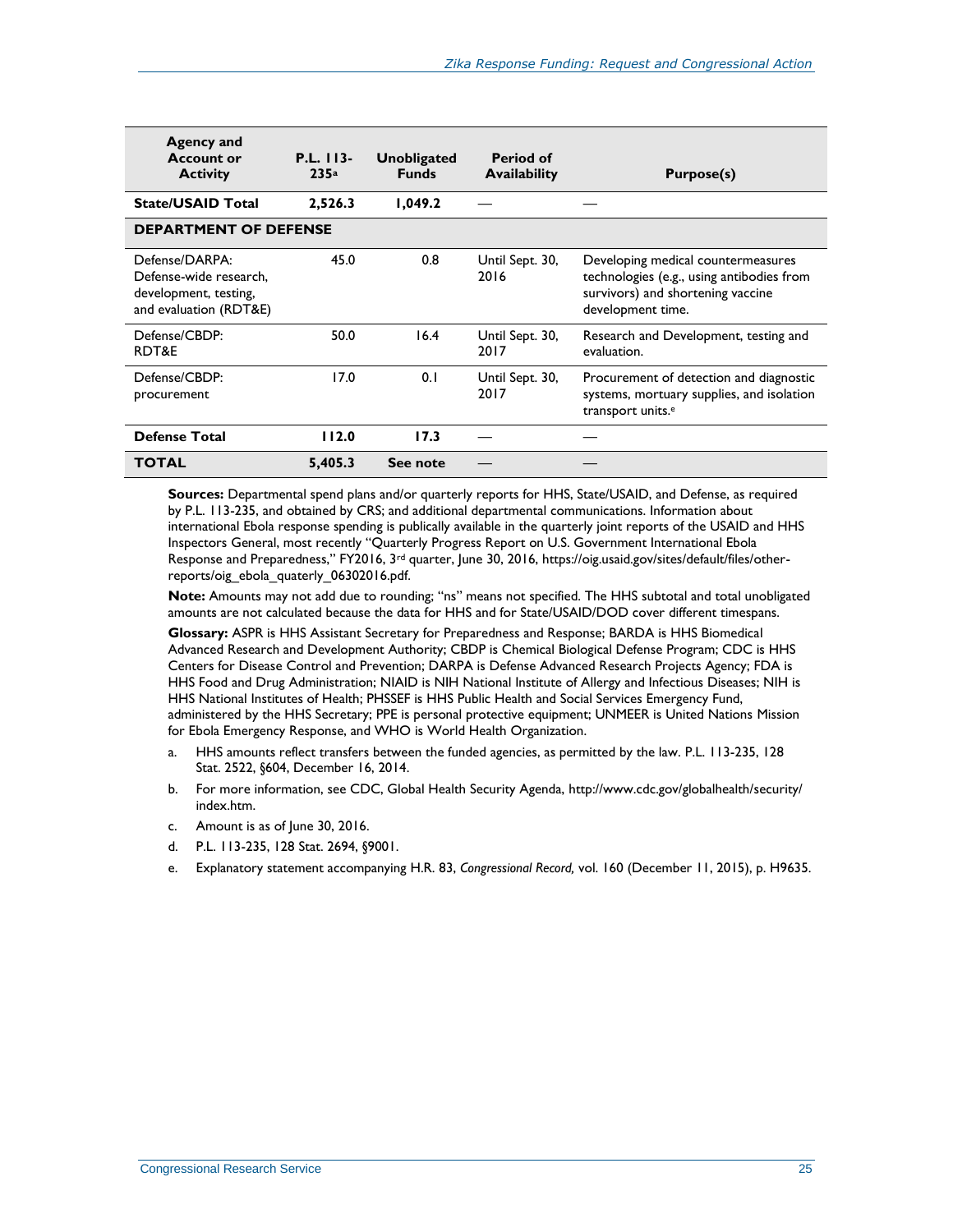## <span id="page-29-1"></span><span id="page-29-0"></span>**Appendix C. Glossary**

#### **Glossary**

| ACF           | Administration for Children and Families (HHS)                  |
|---------------|-----------------------------------------------------------------|
| <b>BARDA</b>  | Biomedical Advanced Research and Development Authority (HHS)    |
| <b>BCA</b>    | Budget Control Act of 2011, P.L. 112-25                         |
| CDC           | Centers for Disease Control and Prevention (HHS)                |
| <b>CMS</b>    | Centers for Medicare & Medicaid Services                        |
| CR.           | <b>Continuing Resolution</b>                                    |
| D&CP          | Diplomatic and Consular Programs                                |
| FDA.          | Food and Drug Administration (HHS)                              |
| <b>FAO</b>    | Food and Agriculture Organization                               |
| GHP           | Global Health Programs                                          |
| HHS.          | Department of Health and Human Services                         |
| <b>HRSA</b>   | Health Resources and Services Administration (HHS)              |
| <b>ESF</b>    | <b>Economic Support Funds</b>                                   |
| <b>IAEA</b>   | International Atomic Energy Agency                              |
| <b>NIAID</b>  | National Institute of Allergy and Infectious Diseases (NIH)     |
| <b>NIH</b>    | National Institutes of Health (HHS)                             |
| <b>OE</b>     | <b>Operating Expenses</b>                                       |
| OIG           | Office of Inspector General                                     |
| <b>PAHO</b>   | Pan American Health Organization                                |
| <b>PHSSEF</b> | Public Health and Social Services Emergency Fund                |
| PHSA          | <b>Public Health Service Act</b>                                |
| <b>SAMHSA</b> | Substance Abuse and Mental Health Services Administration (HHS) |
| <b>SSBG</b>   | Social Services Block Grant                                     |
| <b>USAID</b>  | U.S. Agency for International Development                       |
| <b>UNICEF</b> | United Nations Children's Fund                                  |
| <b>WHO</b>    | World Health Organization                                       |

### **Author Contact Information**

Susan B. Epstein Specialist in Foreign Policy sepstein@crs.loc.gov, 7-6678 Sarah A. Lister Specialist in Public Health and Epidemiology [slister@crs.loc.gov,](mailto:slister@crs.loc.gov) 7-7320